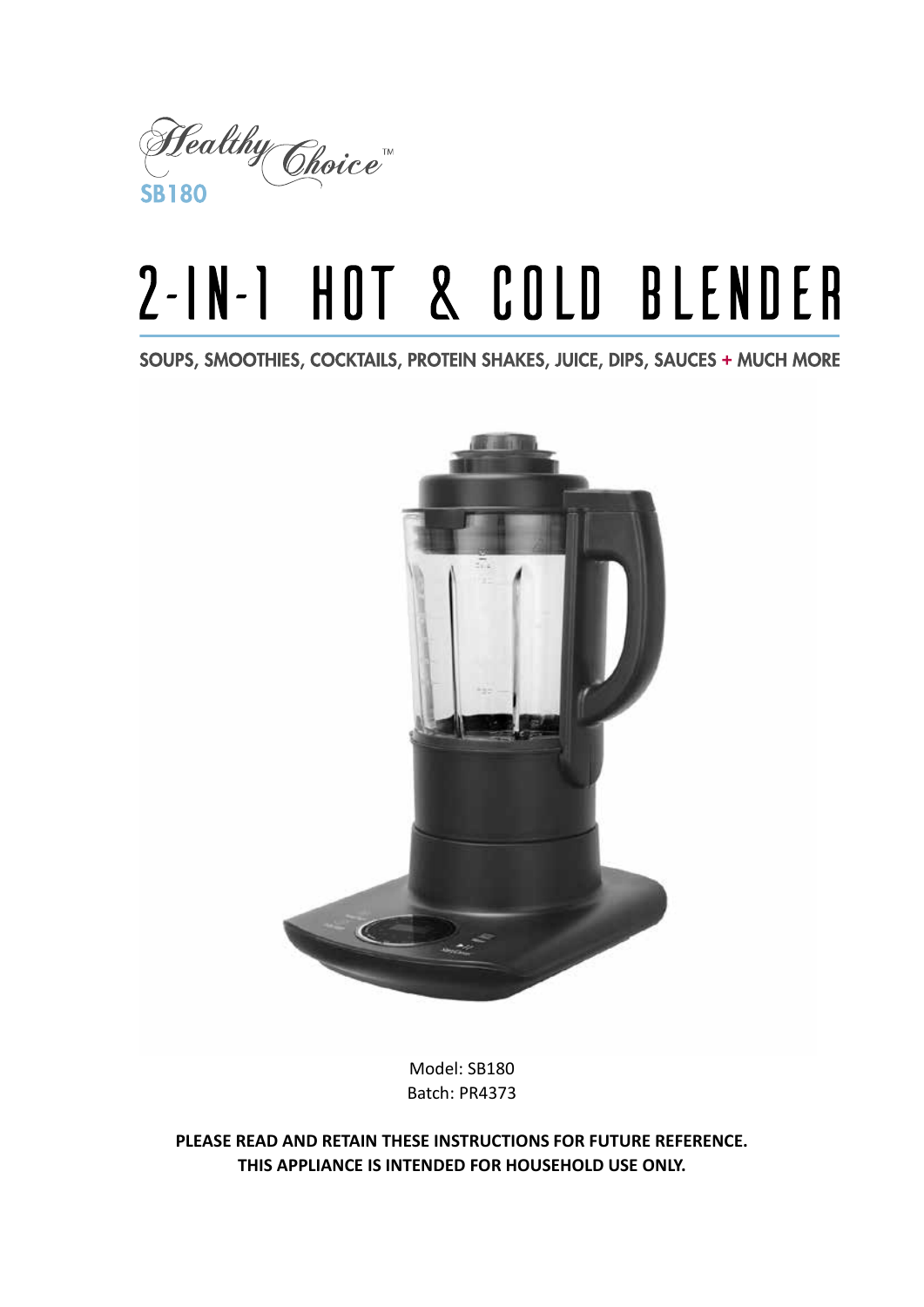The illustrations used in the manual are to illustrate the operation method and structure of the product. Where there is a small difference between the physical item and the illustrations, please take the physical as the standard.

## **ABOUT THIS PRODUCT:**

Enjoy fresh soups, smoothies, cocktails, protein shakes, juice, dips, sauces and much more with this 2-in-1 Hot & Cold Blender.

Healthy living is a breeze with this hot and cold blender.

The 800W blending power plus powerful blades really packs a punch with the 12 inbuilt hot and cold blending programs. Hot blending programs run at 100°C and include soy milk, boiled food, soup, baby food and corn juice as well as an intelligent 70°C heated cleaning program for ease of use.

A 70°C keep warm program will keep the contents of your hot blended foods and drinks at the perfect temperature until ready to eat or serve, without any additional blending or over-mushing. Cold blending programs include juice, milk shake, crushed ice, smoothie and nut / oat milk.

With four simple touch control buttons on the power base, you can delay start the desired program, pulse blend, select one of the 12 in-built programs from the menu and start or cancel the selected program. Infuse and amplify flavours in the strong, reinforced glass pitcher complete with an easy pour spout. The large capacity of 1.4L for hot blending and 1.75L for cold blending will ensure there is plenty of blended quantities per use without having to blend in multiple batches.

We recommend the ingredients stacking order of first liquids, then powders and sweeteners, followed by leafy greens, then soft ingredients such as yoghurt and nut butters, then fresh fruit and nuts, followed by frozen fruit and topped with ice cubes, for the perfect blend, every time. The included measuring cup and cleaning brush provide all the essentials to flawlessly prepare and clean up your hot and cold contents.

Blend up a savoury, hearty soup or even blend up a delicious batch of creamy hummus – the possibilities are endless with this 2-in-1 Hot & Cold Blender.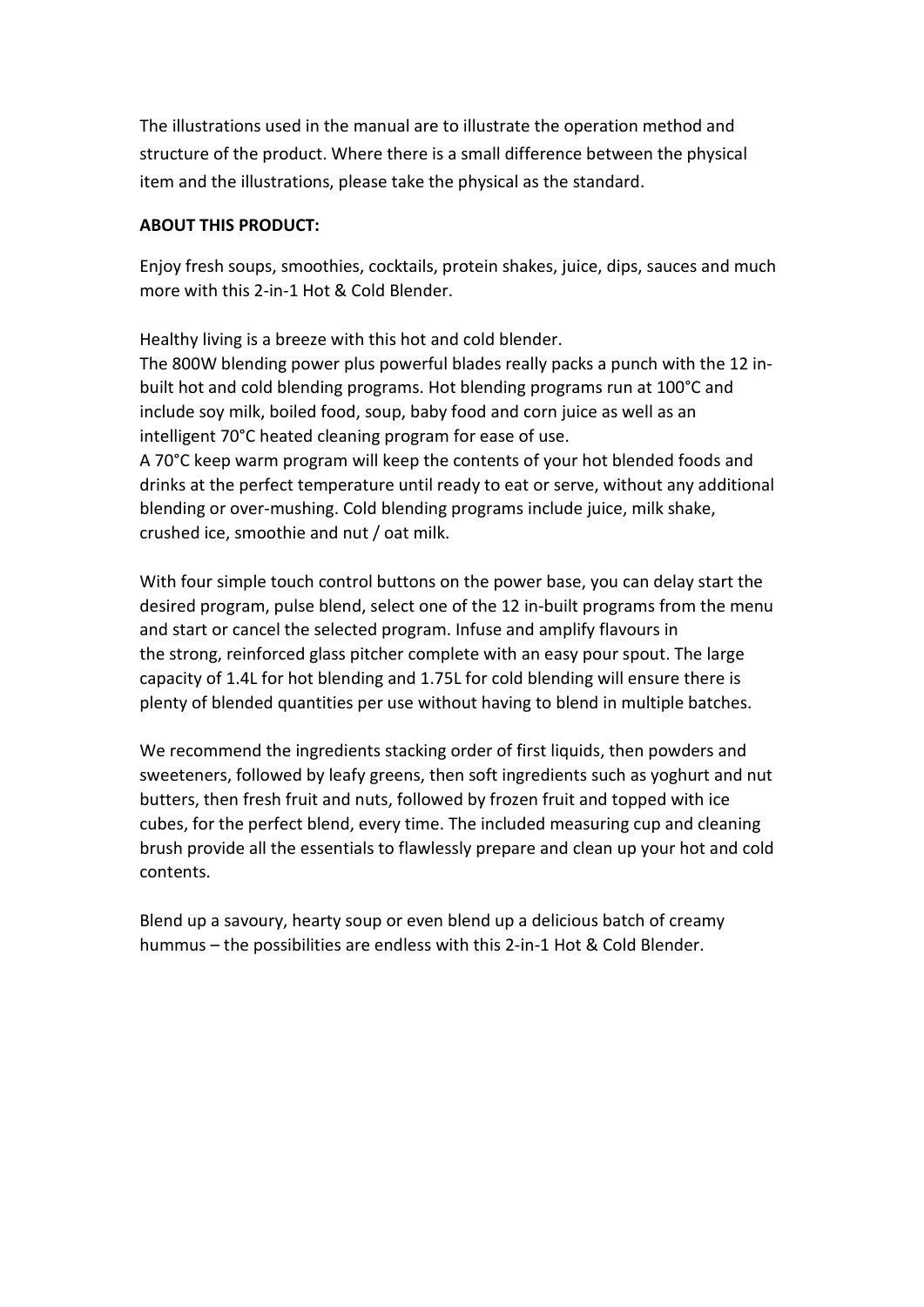## **IMPORTANT SAFEGUARDS:**

# **When using electrical appliances, basic safety precautions should always be followed, including the following:**

1. Read the instructions carefully before use.

2. Remove and safely disregard any packaging material and labels before using this product for the first time. Ensure children and babies do not play with plastic bags or any packaging materials.

3. Before use, check that your local voltage corresponds with the specifications shown on the appliance nameplate located under the appliance.

4. Always operate the appliance on a horizontal surface which is level, stable and noncombustible. Do not operate the appliance on or near combustible materials such as tablecloths or curtains.

5. Do not place the appliance on or near a hot gas or electric burner, or in a heated oven.

6. Never connect this appliance to an external timer or separate remote-control system.

7. Never use this appliance with an extension cord or power board. Ensure it is plugged into a dedicated power point and without any other appliances on the same outlet.

8. Do not turn on the power until the appliance and parts are in place as required.

9. To protect against electrical shock, fire or personal injury, do not immerse power cord, plug, pitcher or blender base in water or other liquid. Do not expose the appliance to dripping or splashing and ensure that no objects filled with liquids such as vases are placed on the appliance.

10. Do not immerse the base of the glass pitcher in water or any other liquid.

11. Do not touch hot surfaces. Handle with care and always use the handle on the side of the pitcher for carrying. Extreme caution must be used when moving the appliance containing hot liquids.

12. This appliance is NOT to be used by children or by persons with reduced physical, sensory or mental capabilities. Close supervision is necessary when any appliance is used near children and these individuals. Children should be supervised to ensure they do not play with the appliance.

13. To disconnect, select Cancel, then unplug from outlet when not in use, before assembling or disassembling parts and before cleaning. To unplug, grasp the plug and pull from the outlet. Never pull from the power cord.

14. Allow the appliance to cool before adding or removing parts, before cleaning, and before storage. Proper maintenance is recommended after each use.

15. Do not operate any appliance with a damaged cord or plug, or after the appliance malfunctions or is dropped or damaged in any manner.

16. Do not use any accessories or attachments not authorized. The use of attachments not recommended by the manufacturer, such as spatulas or tampers, may result in fire, electric shock or injury.

17. For household countertop use only. Do not use outdoors. Not for commercial use.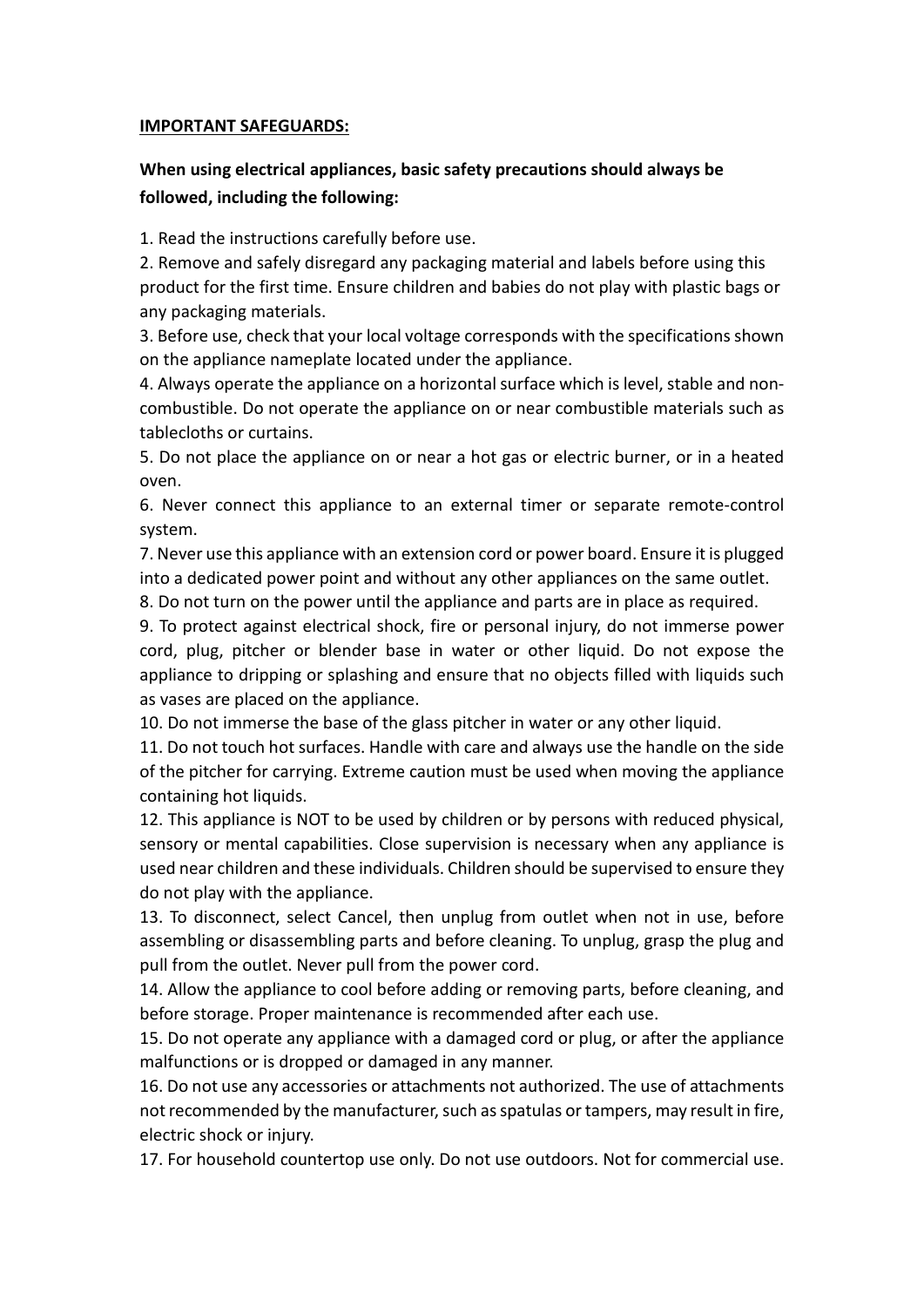18. Do not let cord hang over edge of table or counter, or contact hot surface, including the stove.

19. Do not use the appliance for other than intended use.

20. Blades are sharp. Avoid contact with blades and moving parts. Handle with care.

21. The blades are not removable from the pitcher. Do not attempt to disassemble the blade assembly. Failure to follow this direction may cause injury.

22. Do not attempt to operate the blender with damaged blades.

23. This product is not designed to deep fry.

24. To avoid spill or splatter, do not fill the pitcher beyond 1750 ml as indicated on the pitcher.

25. Pitcher will be hot after cooking. Allow sufficient cooling time before handling or serving. Keep hands away from hot glass and use side handle on pitcher for carrying to reduce the risk of scalding or serious injury.

26. When making nut butters or oil-based foods, do not process for more than one minute after the mixture starts to circulate in the pitcher. Processing for longer periods can cause dangerous overheating.

27. Never blend carbonated beverages. Built-up pressure from released gases can cause the pitcher to burst, resulting in possible injury.

28. Always operate the blender with the lid in place.

29. Spilled food can cause serious burns. Keep appliance and cord away from children. Never drape cord over edge of counter, and never use power outlet below counter.

30. Do not attempt to repair, replace, alter or modify components of the appliance as this may cause electric shock, fire or injury, and will void the warranty.

31. Do not tamper with any of the safety mechanisms.

32. Never remove or rock the pitcher/lid during operation.

33. Keep hands and utensils out of the pitcher while blending to reduce the risk of severe injury to persons or damage to the blender. A scraper may be used but must be used only when the blender is not running.

34. Never put non-food items, such as metal, glass, plastic or wood, in the blender, as this may damage the blades and other components of the blender. Failure to remove foreign objects from blender may break the glass pitcher, or cause injury.

35. The vented lid cap must be in place when using hot blending programs, or when blending hot contents. Spray, steam, or spatter may cause scalding burns. Do not overfill pitcher. Keep hands away from lid openings to prevent burns.

36. Scalding may occur if the lid or lid cap is removed when blending hot contents.

37. Do not operate the blender while the pitcher is empty.

38. Do not leave the appliance unattended while in use.

39. Lids and tampers are not interchangeable between different blenders.

40. Prior to each use, inspect appliance for cracks or other damage. Do not use if the

lid, lid cap, pitcher, or blender base is cracked or damaged. Contact Customer Service.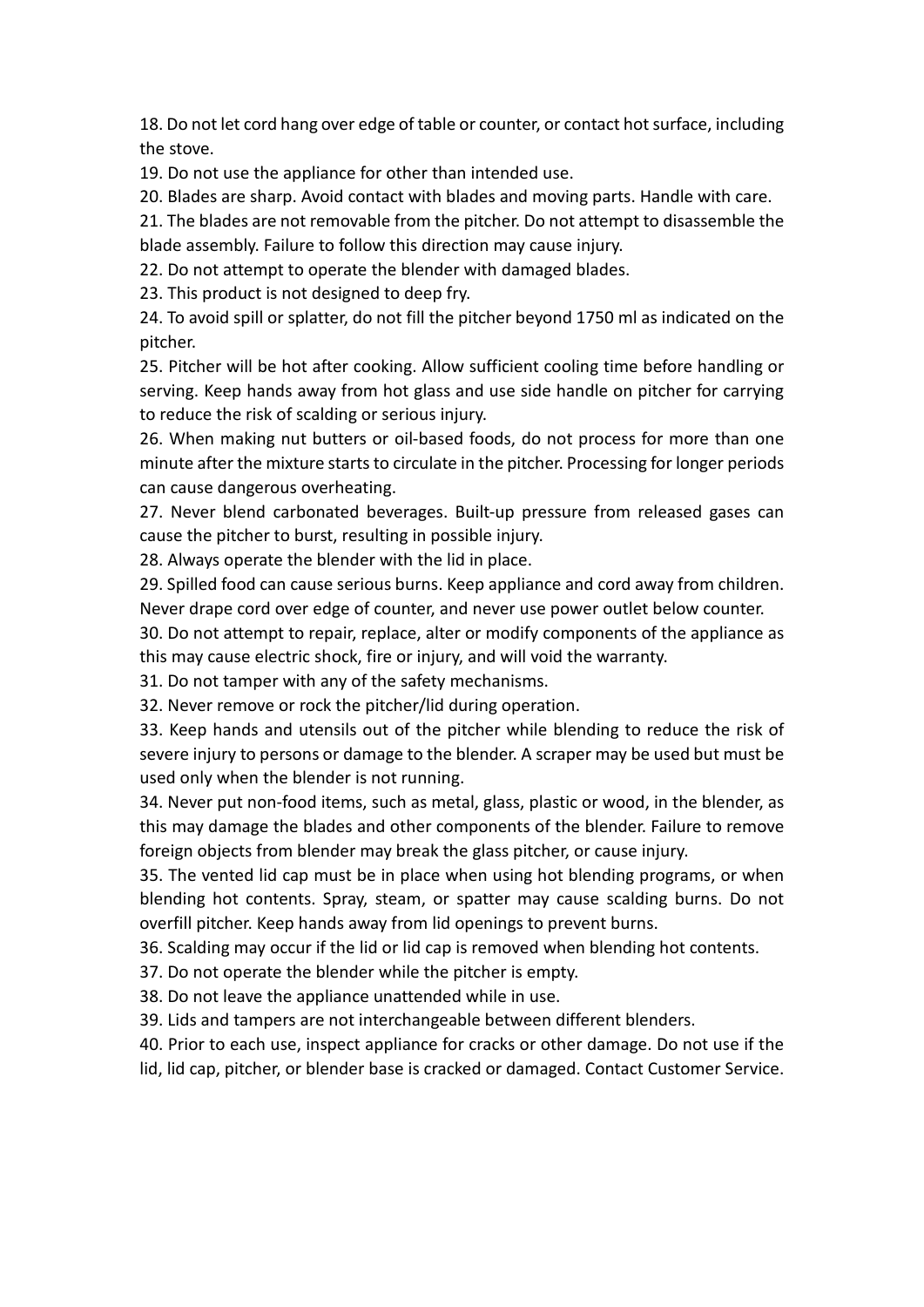# **Special Cord Set Instructions:**

Per safety requirement, a short power supply cord (0.75 m to 0.9 m) is provided to reduce the hazards resulting from grabbing, entanglement and tripping. This appliance has a 3-prong grounding plug. To reduce the risk of electric shock, plug the power cord into a grounded (earthed) electrical outlet that is easily accessible.

# **Initial Setup:**

• Read all the Important Safeguards before using the appliance. Failure to read and follow the Important Safeguards may result in damage to the appliance, property damage or personal injury.

- Remove all packaging material from in and around the blender.
- Do not remove any safety stickers from the blender base, pitcher or lid.
- Do not remove rating label from bottom of blender base.
- Place the blender on a stable, level surface. Do not block the air vents at the bottom of the blender base.

# **Cleaning Before First Use:**

Before using the blender for the first time, follow the steps below to clean the pitcher 1. Connect the power cord to a 220-240 V power source.

Then connect the power cord to the input socket on the base of the unit.

Note: The display will show "E2" until the pitcher is seated on the blender base and the lid is fully secured.

2. Remove the lid and fill the pitcher with water to 1250 ml, as indicated on the pitcher.

3. Place the lid on the pitcher firmly, then turn the lid clockwise until it clicks into place.

4. Place the pitcher on the blender base by aligning the position indicator near the bottom of the pitcher to the position indicator near the top of the blender base.

5. Press the Menu to select the cleaning function.

- 6. Press Start/Pause to begin.
- 7. When the program completes, the display indicates End.
- 8. Lift the pitcher up and off the blender base.

9. Ensuring the bottom of the pitcher remains dry, rinse the pitcher, lid and lid cap with warm, clear water.

You are ready to start using your blender.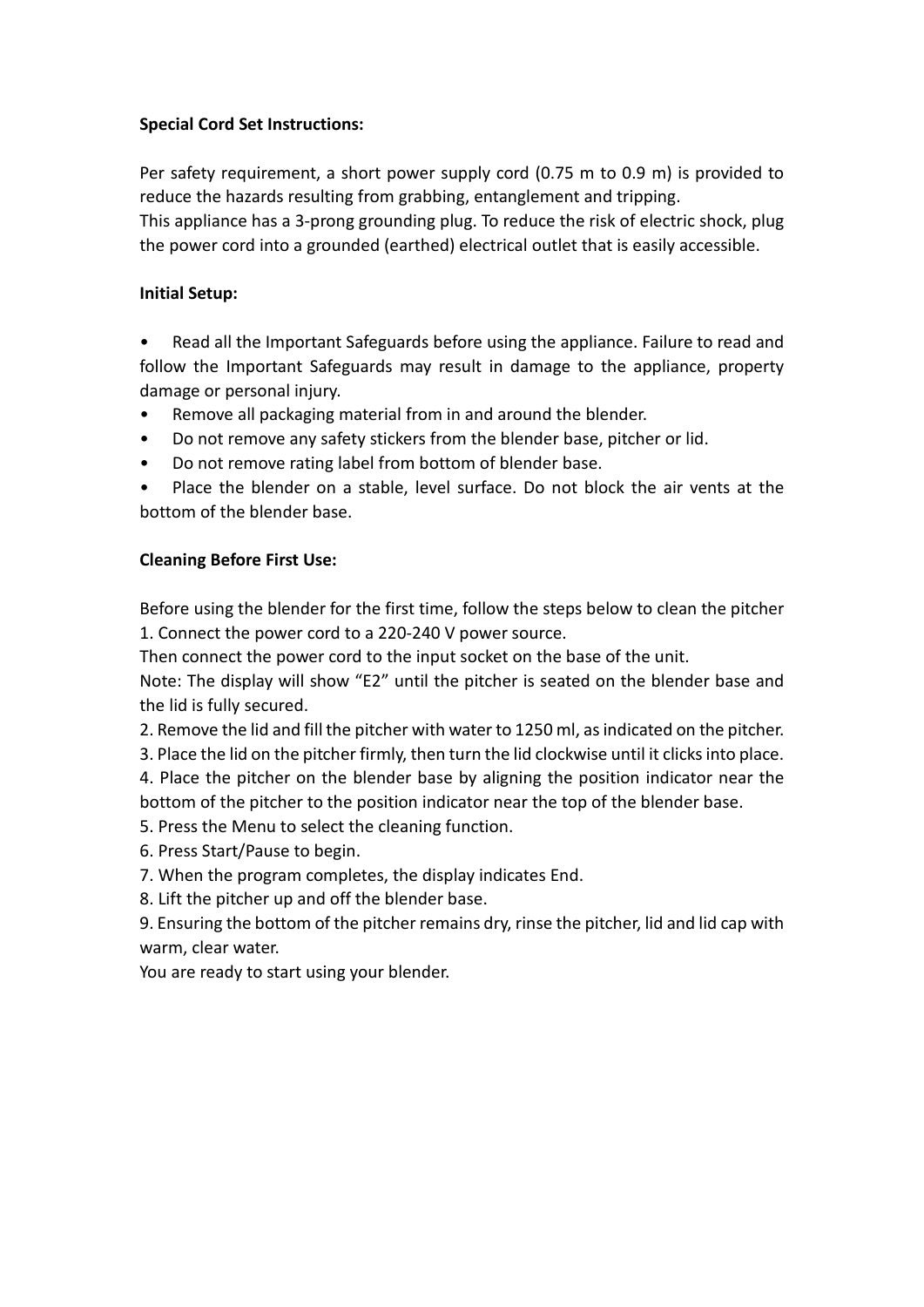## **PRODUCT, PARTS AND ACCESSORIES:**

The blender features a highly heat-resistant glass pitcher for boiling and precision ground blades for optimal crushing and grinding, making this multi-use appliance perfect for pros and new users alike.

Before using your blender, verify that all parts are accounted for:

- 1. Lid Cap
- 2. Blender Lid
- 3. Glass Pitcher
- 4. Handle
- 5. Stainless Steel Blades
- 6. Base
- 7. Control panel

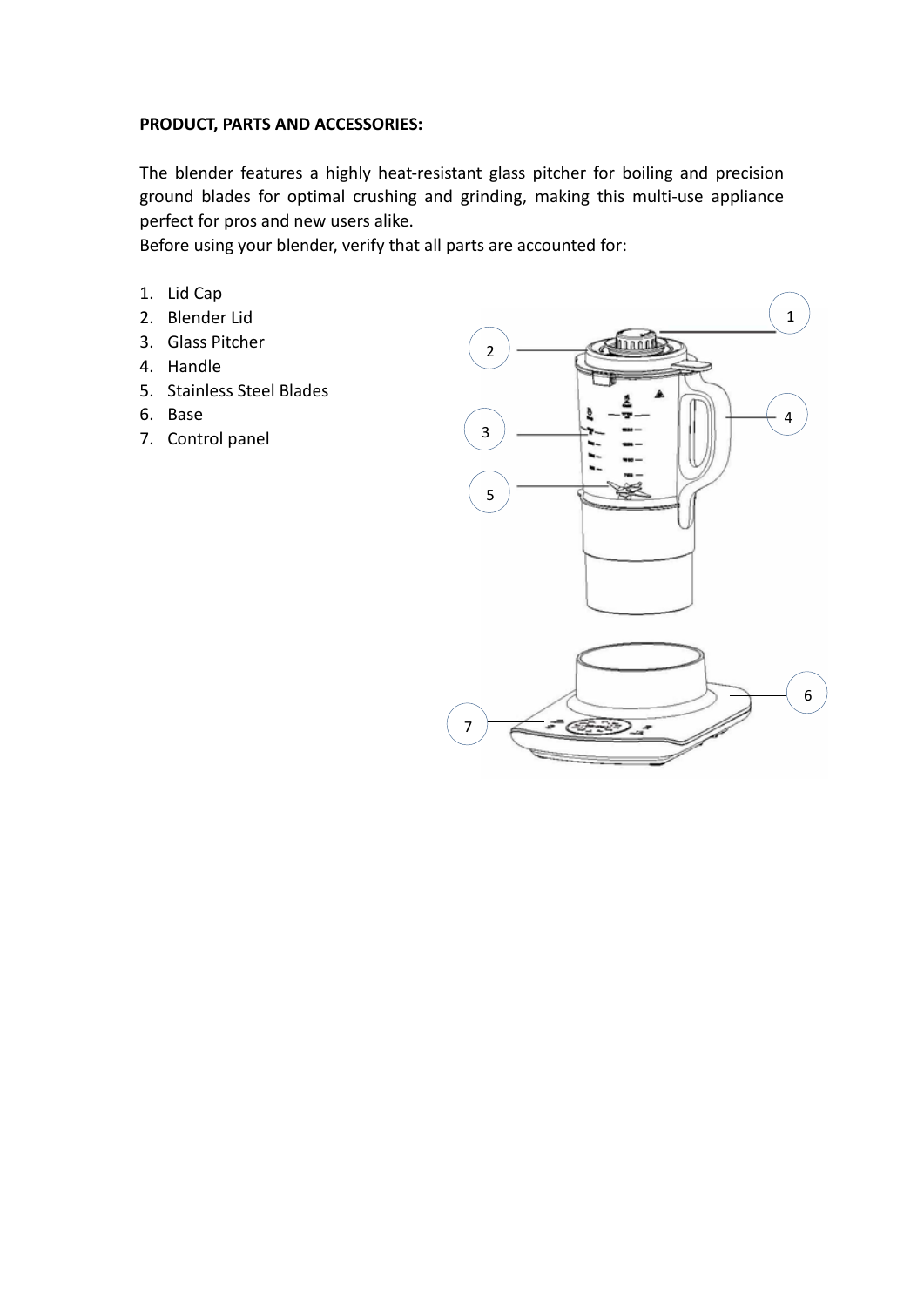## **CONTROL PANEL:**



#### **To power on the blender:**

Connect the power cord to a 220-240 V power source. Then connect the power cord to the input socket on the base of the unit. **Note: The display will show "E2" until the pitcher is seated on the blender base and the lid is fully secured.**

1. Display

The display includes the following: Smart Program timer counts down Pulse blending timer counts down Real-time temperature shown on screen during keep warm function

## 2. Smart Programs

Cold Blending

- Crushed ice
- Smoothie
- Nut/Oat Milk
- Milk shake
- Juice

## Hot Blending

- Soy milk
- Boiled food (no blending)
- Soup
- Clean
- Baby food
- Corn juice
- Keep warm (no blending)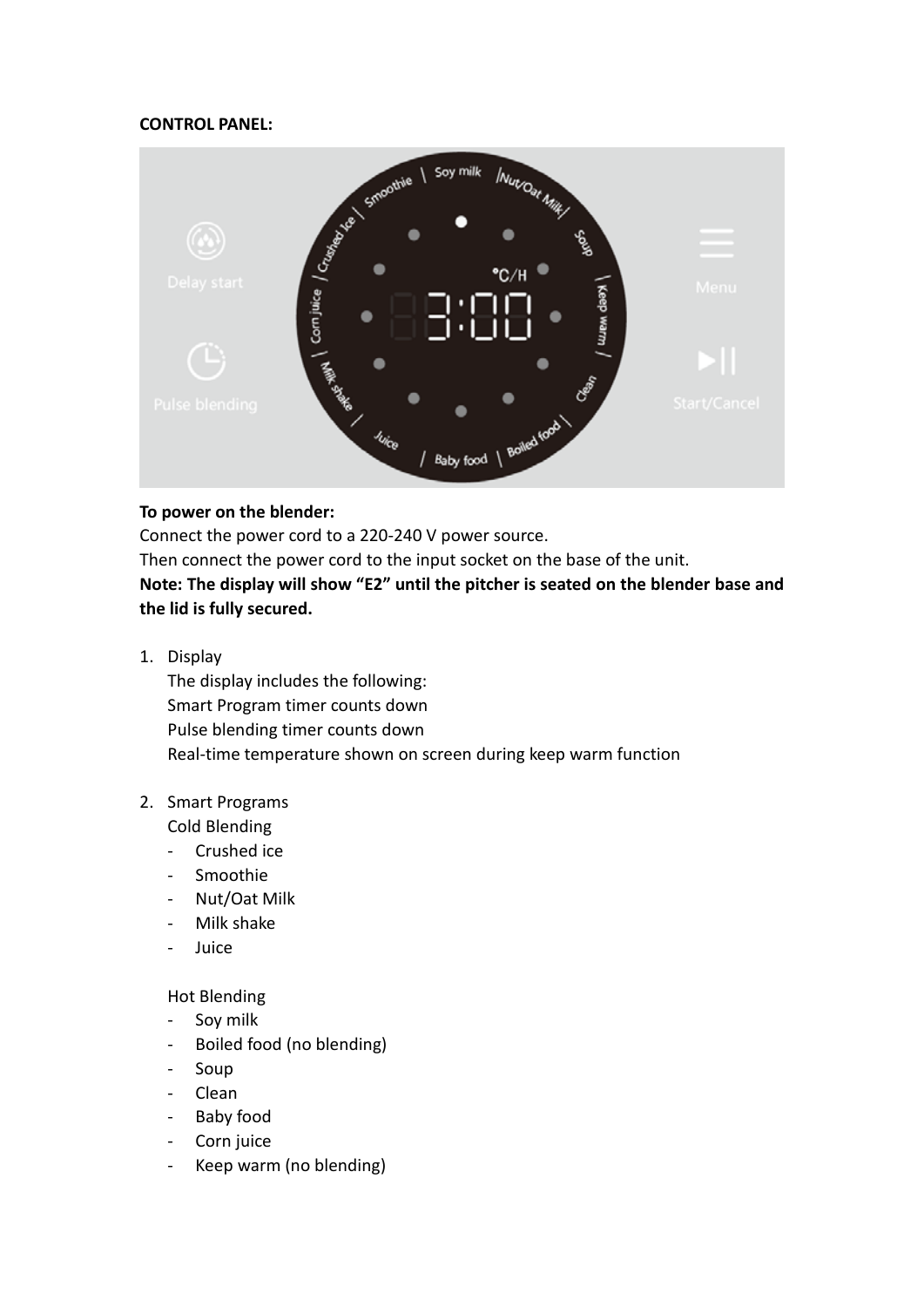# 3. OFF Mode

When the blender is plugged in but not in operation, the display reads "- - -" to indicate OFF mode. This is when the lid is on.

If the lid is not on, it will show "E2".

# 4. Standby mode

Press "Start/Cancel" to enter into Standby mode, display will show "0 0 0 0". Press "Start/Cancel" during a blending/cooking process to cancel that function. The display will show "0 0 0 0".

# 5. Menu

Press "Menu" repeatedly to choose between the 12 programs. When your chosen programs indicator is illuminated, press "Start/Cancel" to start the program.

# 6. Delay Start

"Delay Start" function is only available for programs with heating involved. Not working on cold blending programs.

A delay start timer can be set, at the end of the delay start countdown, the blender will begin operation.

Put the blender into standby mode, by pressing "Start/Cancel".

The display will show "0 0 0 0".

Press the Delay Start button repeatedly to set the countdown timer.

Every press of the Delay Start button will add 10 min, or long press it until the countdown timer you require is shown on the screen.

Press Menu repeatedly to select a program,

Press "Start/Cancel".

Timer will start to countdown.

Maximum countdown time which can be set is 12 Hours. Minimum is 10 minutes.

# 7. Pulse blending

Put the blender into standby mode, by pressing "Start/Cancel".

The display will show "0 0 0 0".

Press and hold "Pulse blending", the blender will start up with a beep sound.

Timer starts to count down, from 00:60 down to zero.

Keep holding down on the "Pulse blending" button while it operates.

When the button is released, the pulse function will stop, and the display will show "0 0 0 0".

The "Pulse blending" button can be pressed and held again to repeat the function.

Note:

If no button is pressed within 30 seconds, the unit will beep, and the display will show "- - - -" to indicate OFF mode. The "Start/Cancel" button will need to be pressed to put the blender into standby mode again.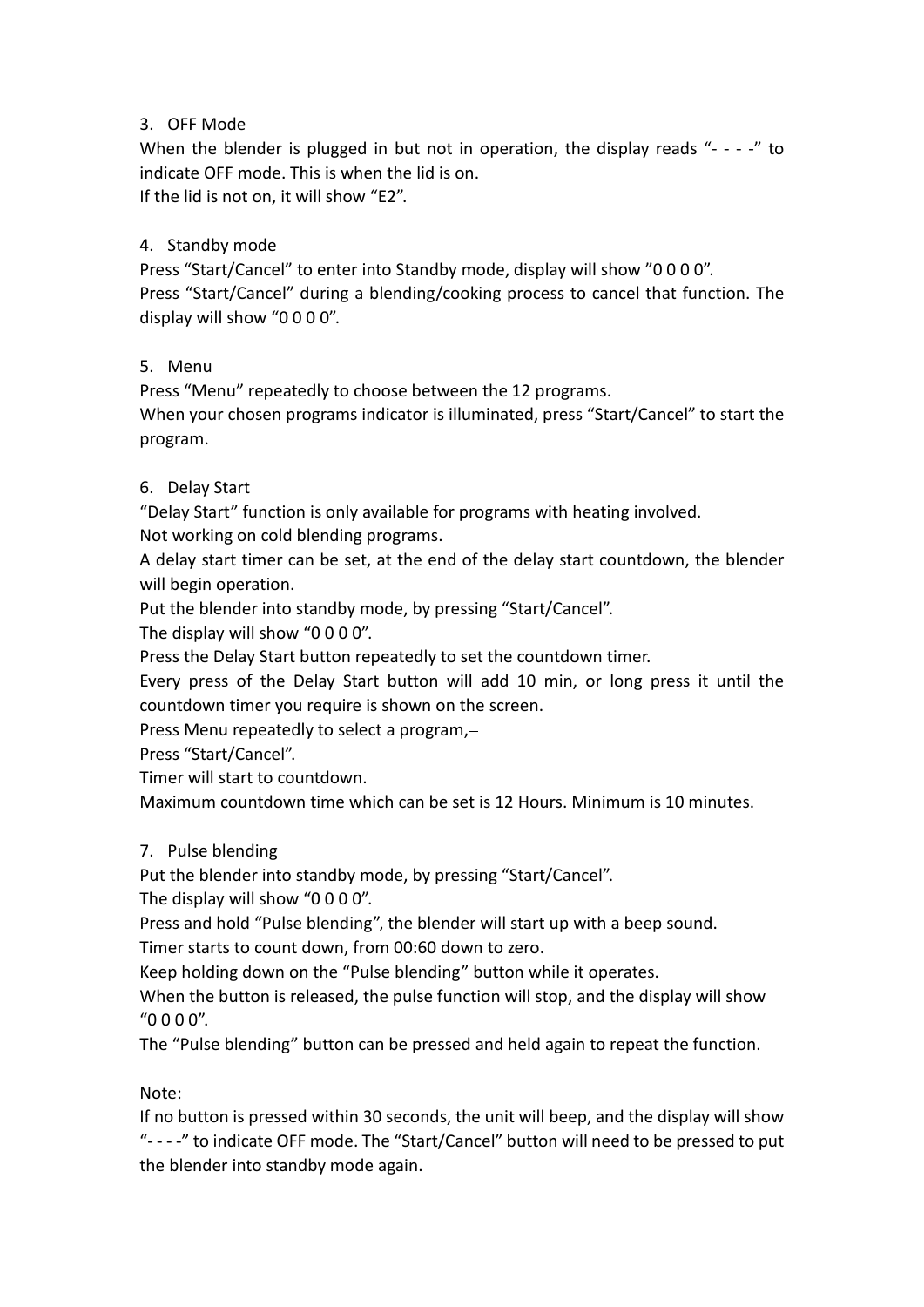At the end of a hot blending program, the unit will automatically enter into keep warm mode for 2 hours. Unit will keep the contents warm at 70 degrees Celsius.

At the end of a no- heating program's operation, the blender will make an audible alert and the display will show "End".

## **Stacking Food Ingredients**

When blending cold ingredients, the order in which ingredients are placed in the pitcher may affect the blender's performance. It is best to add liquid ingredients first and then add dry ingredients after.

Follow the stacking guide below for optimal blending results and to ensure the blender's longevity.

Stacking Order:

- 1. Liquids
- 2. Powders and sweeteners
- (protein, fiber, etc.)
- 3. Leafy greens (remove spine, ribs/stems)
- 4. Soft ingredients (yogurt, nut butter, tofu, etc.)
- 5. Fresh fruit, nuts and seeds
- 6. Frozen fruit and ice cubes

## **CAUTION**

To prevent risk of injury or damage to the blender, do not attempt to grind hard, non-food items such as wood, glass, stone, plastic or metal.

| <b>Smart Program</b> | <b>Default Time</b> | <b>Target Temperature</b> |  |  |
|----------------------|---------------------|---------------------------|--|--|
| Smoothie             | 2:20                | <b>NA</b>                 |  |  |
| Nut / Oat Milk       | 4:50                | <b>NA</b>                 |  |  |
| Soy Milk             | 35:00               | $100^{\circ}$ C           |  |  |
| <b>Boiled food</b>   | 40:00               | $100^{\circ}$ C           |  |  |
| Soup                 | 40:00               | $100^{\circ}$ C           |  |  |
| Keep warm            | $0:10 - 12:00$      | $70^{\circ}$ C            |  |  |
| Clean                | $2:00--15:00$       | $70^{\circ}$ C            |  |  |
| <b>Baby Food</b>     | 30:00               | $100^{\circ}$ C           |  |  |
| Juice                | 2:30                | <b>NA</b>                 |  |  |
| Milk Shake           | 2:30                | <b>NA</b>                 |  |  |
| Corn Juice           | 35:00               | $100^{\circ}$ C           |  |  |
| Crushed Ice          | 0:50                | <b>NA</b>                 |  |  |

## **Blending Programs Overview**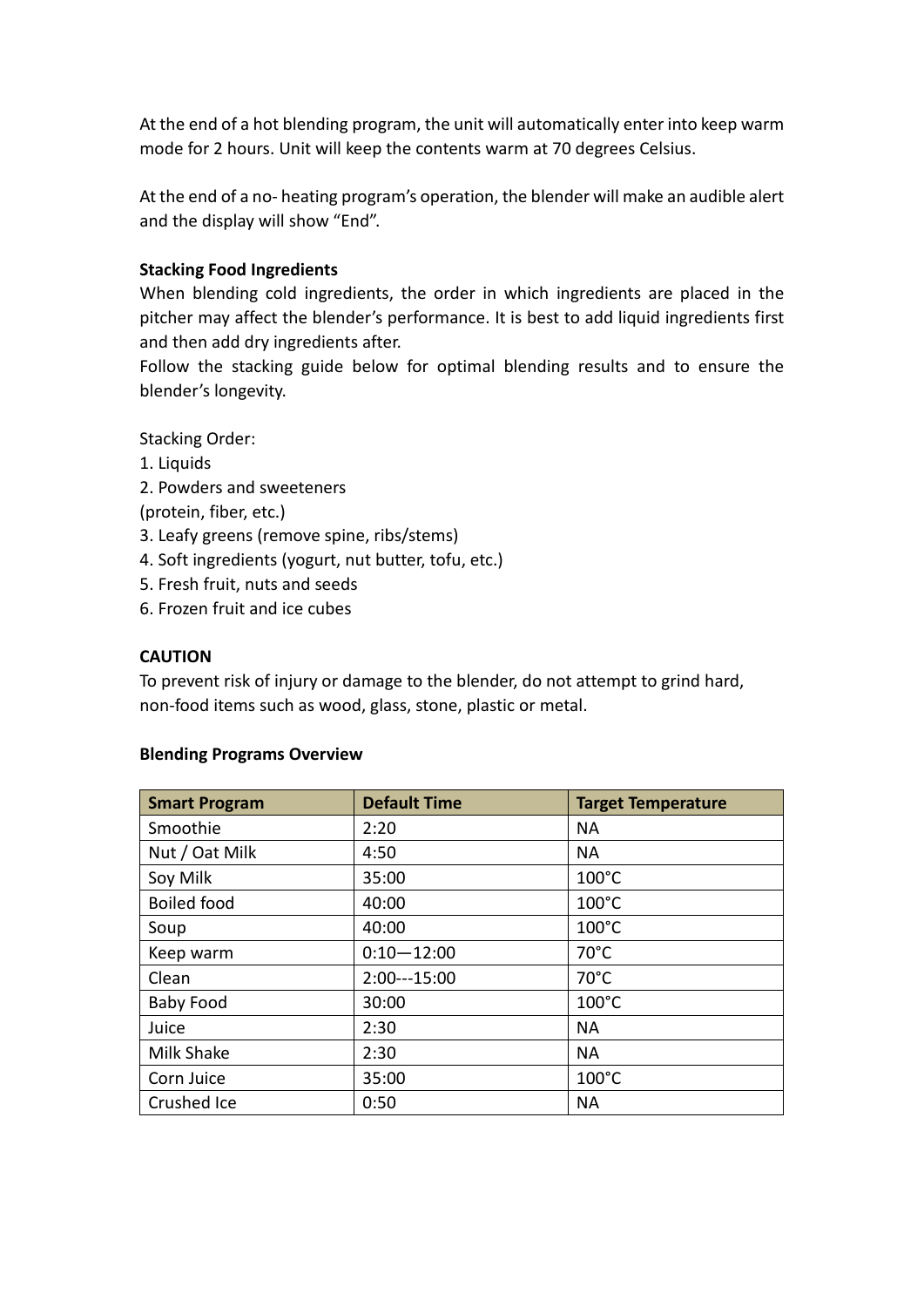Note:

Rolling signal  $\frac{1}{n}$  means the blender is heating up.

The "Keep warm" and "Boiled food" program are the only programs which will not blend contents during it's cooking process.

Each process (excluding boiled food and keep warm) will use a blending process which is preset on each program.

Each process (excluding boiled food) will use a combination of different heating times (if it is a heating mode) and different blending methods.

Cold blending: Do not fill the pitcher higher than 1750 ml

Hot blending: Do not fill the pitcher higher than 1400 ml

No times or temperatures on any programs can be adjusted.

# **Keep warm after hot blending programs:**

- Soy milk
- Boiled food (no blending)
- Soup
- Clean
- Baby food
- Corn juice

At the end of a hot blending program, the unit will automatically enter into keep warm mode for 2 hours. Unit will keep the contents warm at 70 degrees Celsius.

The Start/Cancel button can be presed to end the keep warm mode.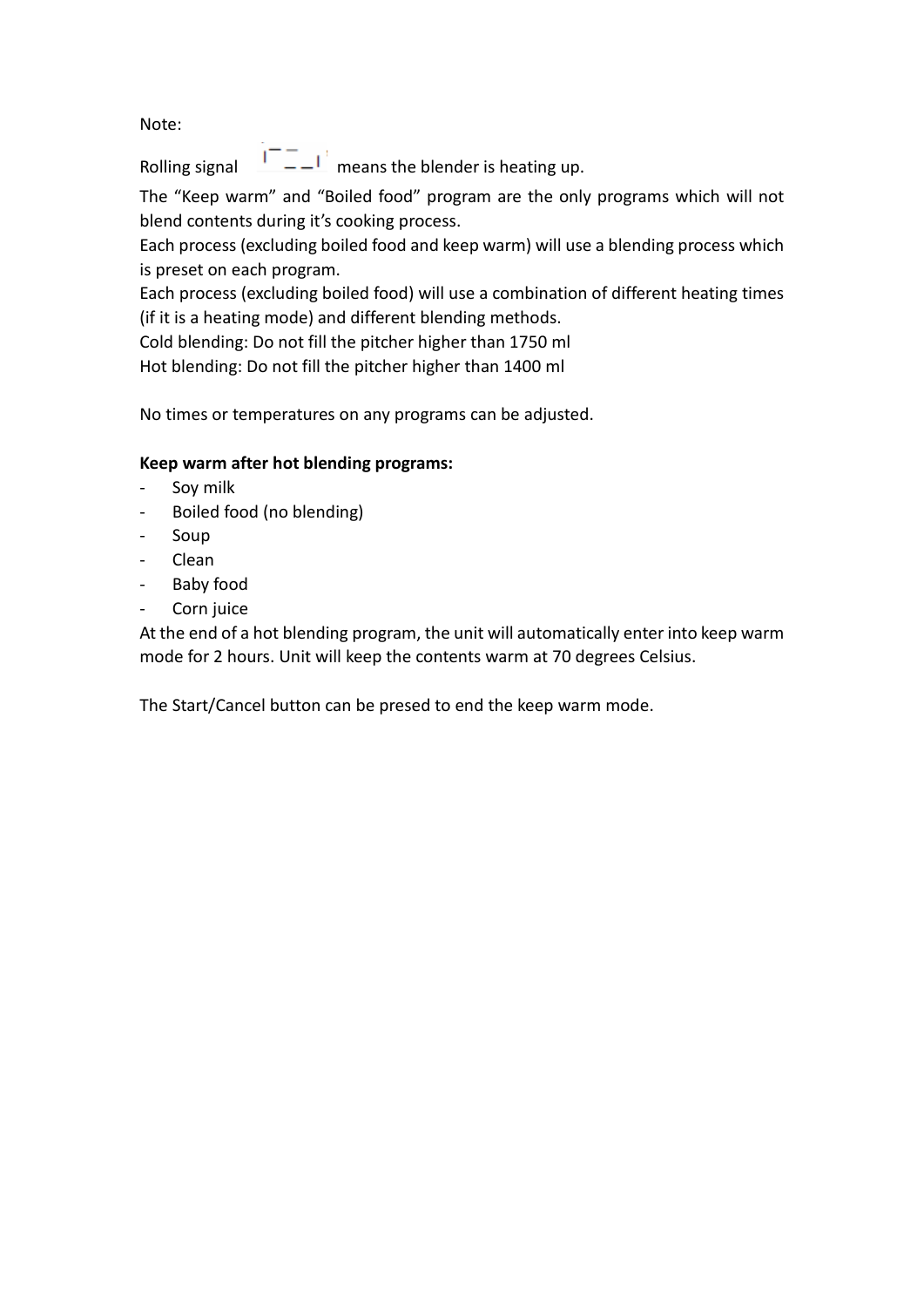# **CARE AND CLEANING:**

Clean the blender after each use.

Always unplug the blender and let it cool to room temperature before cleaning. Let all surfaces dry thoroughly before use or storage.

| Part / Accessory     | <b>Instruction &amp; Tips</b>                 | <b>Cleaning Method</b> |
|----------------------|-----------------------------------------------|------------------------|
| Lid Cap              | Remove lid cap from lid when cleaning         |                        |
| Lid                  |                                               | Dishwasher Safe and    |
| <b>Measuring Cup</b> |                                               | Hand Washable          |
|                      | Blades are not removable<br>$\bullet$         |                        |
|                      | Do not store food in the pitcher<br>$\bullet$ |                        |
|                      | Do not wet underside of pitcher               |                        |
|                      | Ensure bottom of pitcher is dry               |                        |
| <b>Glass Pitcher</b> | before placing it on blender base             |                        |
|                      | Use the included cleaning brush if            | Damp Cloth Only        |
|                      | required                                      |                        |
|                      | Wipe exterior clean with a soft,              |                        |
| <b>Blender Base</b>  | damp cloth                                    |                        |
|                      | Never fold the power cord<br>$\bullet$        |                        |
|                      |                                               |                        |

# **Auto clean function:**

Use "Clean" program to remove superficial food debris and residue from the pitcher. Follow the steps in Cleaning Before First Use to clean the blender.

**Tip:** To clean and sharpen the blades, add 1–2 cups of water to the pitcher, then add 4–5 eggshells (shells only). Do not add dish soap. Discard the mixture after blending and rinse with clear, warm water. You can give this calcium-rich water to your plants!

# **Deep Cleaning**

Minerals in hard and soft water may deposit at the bottom of the pitcher. Periodic deep cleaning will ensure the blender longevity.

- 1. Connect the power cord to a 220-240 V power source.
- 2. Remove the lid and add 1 cup (8 oz / 250 ml) white vinegar or citric acid, and 1 cup (8 oz / 250 ml) of water to the pitcher.
- 3. Place the lid on the pitcher and press down firmly, then turn the lid clockwise until it clicks into place. Place the pitcher on the blender base.
- 4. Allow the solution to sit for at least one hour.
- 5. For regular deep cleaning, select Clean program.

If the food residue is especially stubborn, select Soup program.

6. Press Start/Cancel to begin.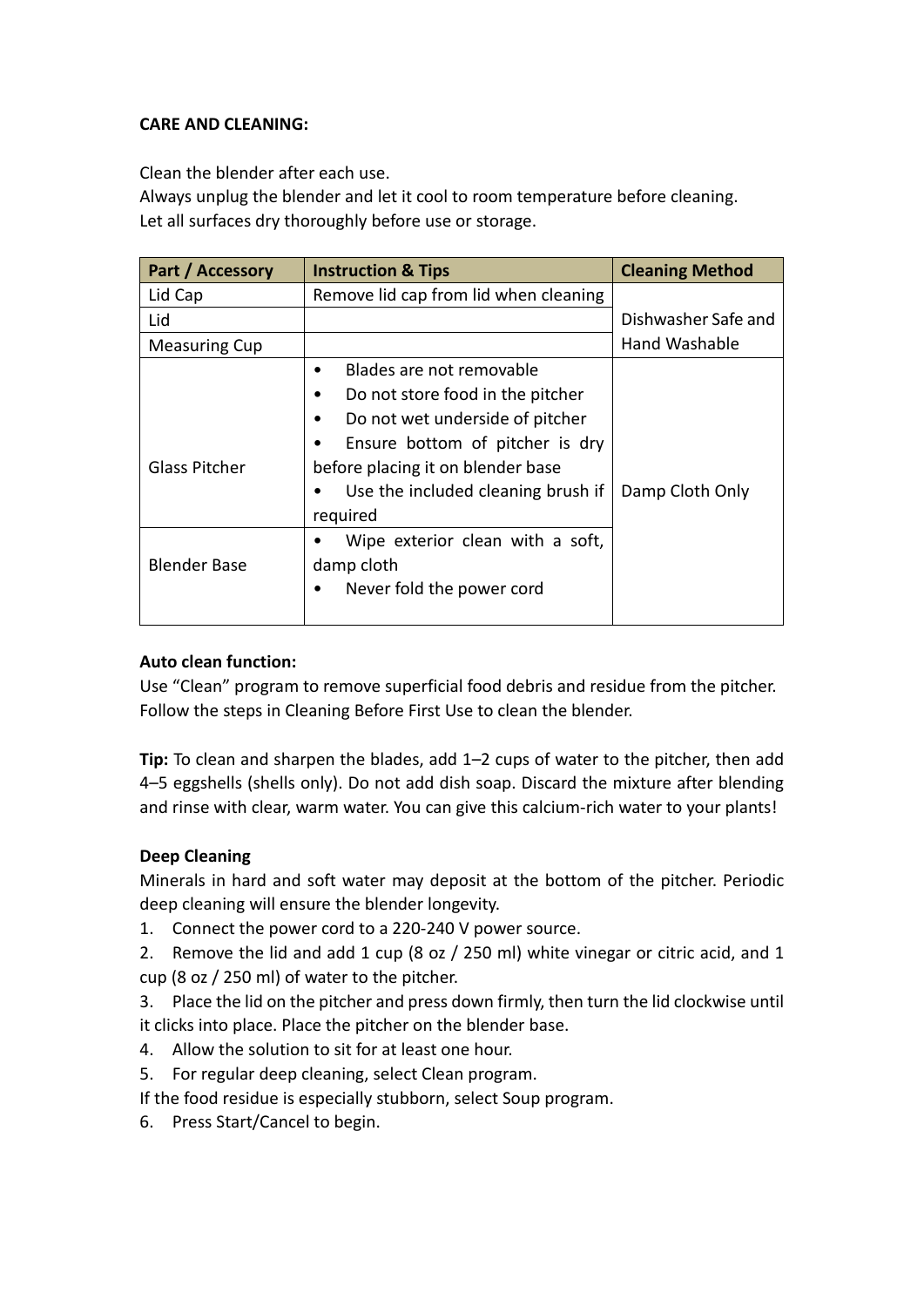## **WARNING:**

The blender pitcher and base contain electrical components which may cause risk of shock if wet.

Do not immerse pitcher in water or other liquid, and do not cycle through dishwasher. Do not immerse blender base in water or other liquid, and do not cycle through dishwasher.

Do not immerse power cord at any time.

Do not wet prongs of power cord.

Blades are sharp. To avoid the risk of severe injury, unplug the blender before inserting cleaning brush into pitcher.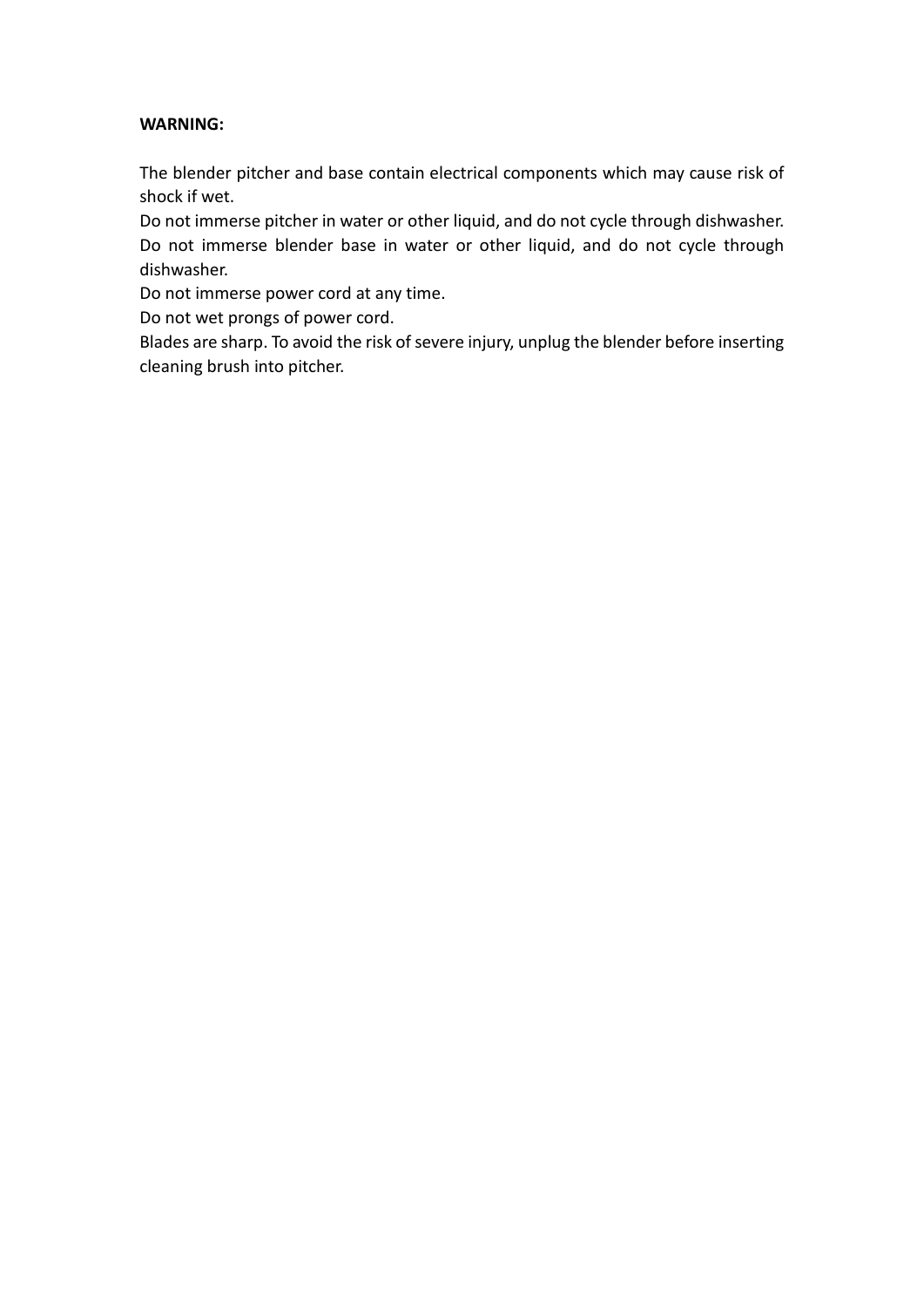## **TROUBLESHOOTING:**

| <b>Problems</b>                              | <b>Solutions</b>                                           |
|----------------------------------------------|------------------------------------------------------------|
| The unit is not working there is an error    | 1. The jug is not fitted to the base carefully.            |
| code E2                                      | 2. The lid is not fitted correctly.                        |
|                                              |                                                            |
| The unit is not working there is an error    | E3 is dry boiled protection, allow the unit to             |
| code E3                                      | cool down for $15 - 20$ minutes.                           |
| The unit is not working there is an error    | Blending function error, please contact                    |
| code E5                                      | customer service.                                          |
| The unit has stopped in the mid-program      | 1. The lid is loose.                                       |
| (during the operation)                       | 2. Liquid level is too low due to evaporation              |
|                                              | during cooking.                                            |
|                                              | The jug has a loose connection with the<br>3.              |
|                                              | base.                                                      |
| Ingredients pieces are still too large after | 1. Pieces were possibly too large initially-               |
| the cycle is complete (food is not well      | use the pulse button after the cooking                     |
| blended.)                                    | program has ended.                                         |
|                                              | 2. Wrong function was selected: try a<br>different program |
|                                              | 3. Not enough water: add in sufficient                     |
|                                              | water.                                                     |
| The ingredients are hard after the cooking   | 1. Chop the ingredients into small pieces                  |
| cycle. (food cooked not well)                | before adding.                                             |
|                                              | 2. The wrong program was used for the                      |
|                                              | volume added.                                              |
|                                              | 3. Some foods require longer cooking: select               |
|                                              | Any program with a heating function until                  |
|                                              | food fully cooked.                                         |
| Food is burnt, and stuck to the bottom       | 1. Caused by high sugar, starch: use food                  |
|                                              | with less sugar, starch.                                   |
|                                              | 2. Too much food and too little liquids.                   |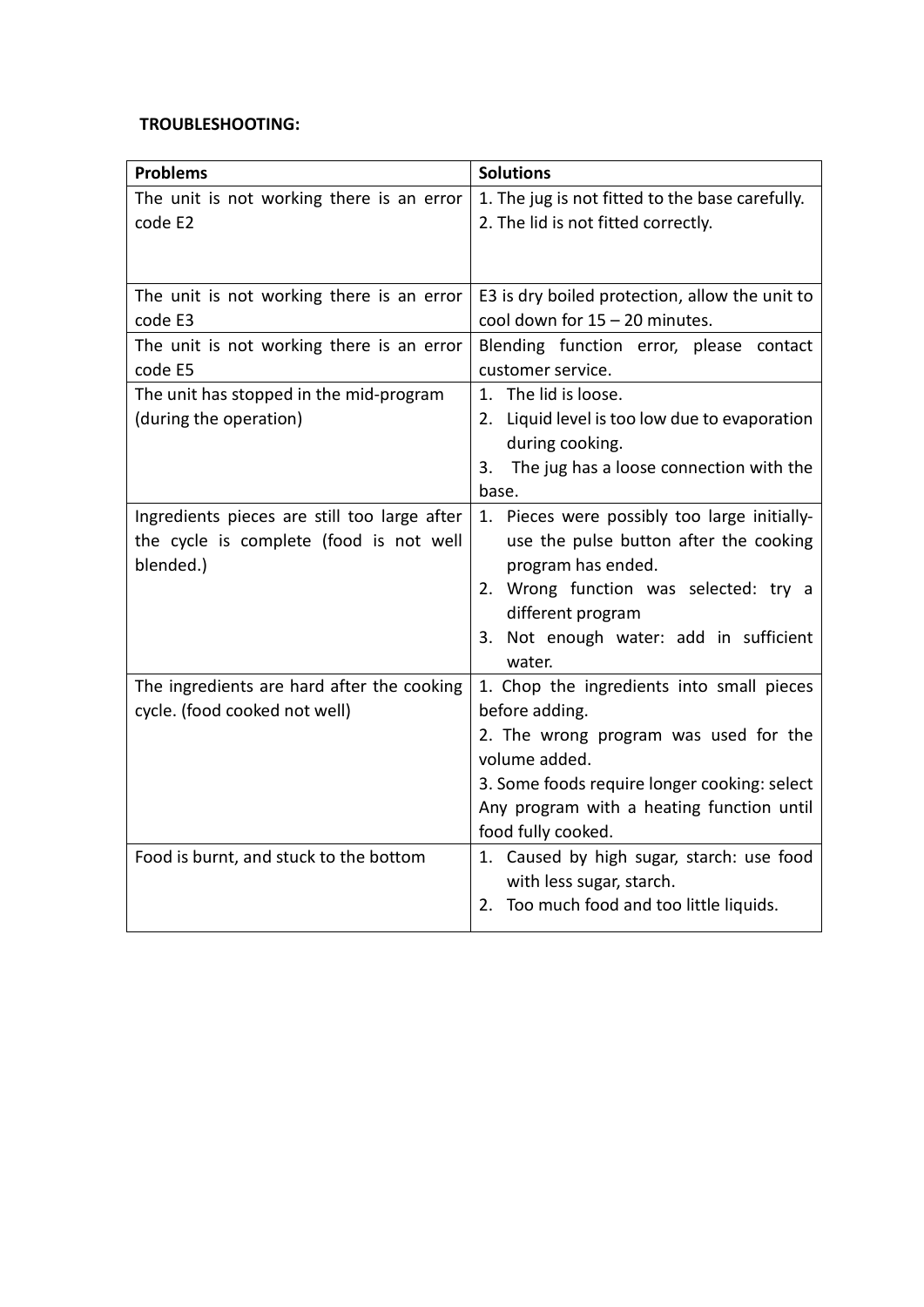## **SPECIFICATIONS:**

220-240V 50Hz Motor speed: 2400rpm Motor: 800W (Full load) Heater: 800W 1.75L glass pitcher, borosilicate glass Blade: Stainless steel SUS304 Lid seal: silicon Lid and lid cap material: PP BPA free: lid, lid cap, lid seal



# www.lenoxx.com.au

£ 1300 666 848

**O**LenoxxElectronics

**E**lenoxxElectronics

CLenoxxAustralia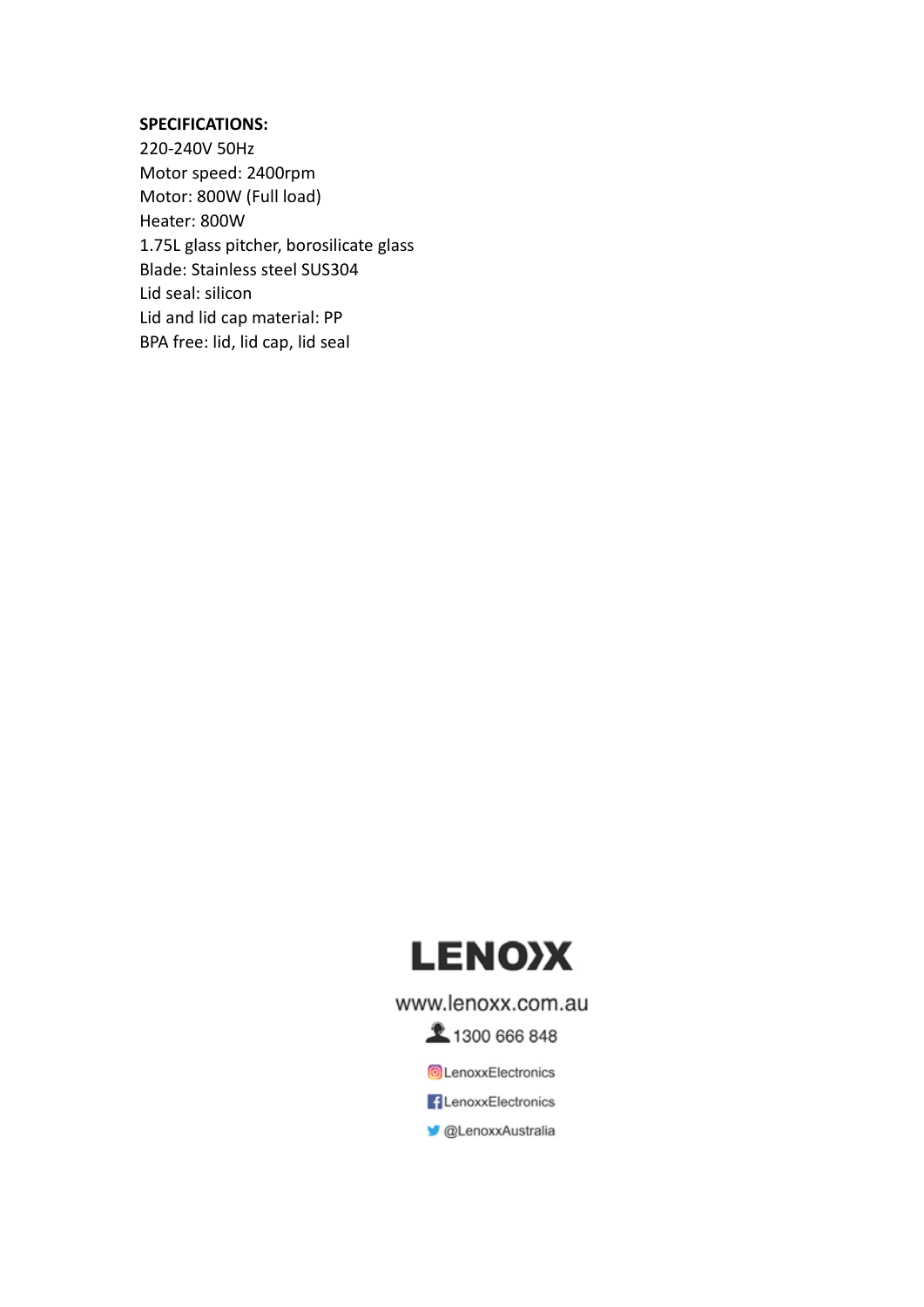## **RECIPE TIPS:**

When making soy milk, oat milk, almond milk:

Homemade soy milk can taste quite beany. Try to remove some of the skin. The simplest way is to add your pre-soaked beans into a bowl of warm water and rub the beans between your hands. Swirl the water so that the skins float to the top and can easily be skimmed off.

You could add a drop of vanilla essence to help disguise the beany taste during the cooking process. Vanilla essence can be added to flavour other milk drinks.

A nut milk bag (not included) can be used as a very fine filter when straining homemade milks.

Pre--made flavoured liquid stock allows for an easy way to add stock to a soup recipe.

When called for, add liquid stock up to the 1400ml mark on the pitcher when making a recipe which use a hot blending function.

Those programs are Soy Milk, Boiled food, Soup, Keep warm, Clean, Baby food and Corn juice.

Cold blending: Do not fill the pitcher higher than 1750 ml Hot blending: Do not fill the pitcher higher than 1400 ml

The lid must be added to the pitcher and locked into the correct position before use.

## **RECIPES:**

## **SOY MILK**

INGREDIENTS:

2/3 cup of soybeans, soaked in water overnight

750 ml water

# METHOD:

Rinse beans in water and then place in a bowl of water.

Rub between your hands to remove skins.

Rinse thoroughly.

Place the drained beans and water to the pitcher, put the lid on and lock to the correct position, select the Soy milk program.

At the end of the program, place a fine mesh strainer over a bowl. Line the strainer with a cloth such as a cheese cloth and pour the soy milk into the strainer to remove the soy pulp. A spoon can be used to stir and press the soy pulp, so it speeds up the process and allows the milk to drain thoroughly.

Allow to cool to room temperature, then transfer to airtight bottles/containers. It can be stored in the fridge for 3 to 4 days.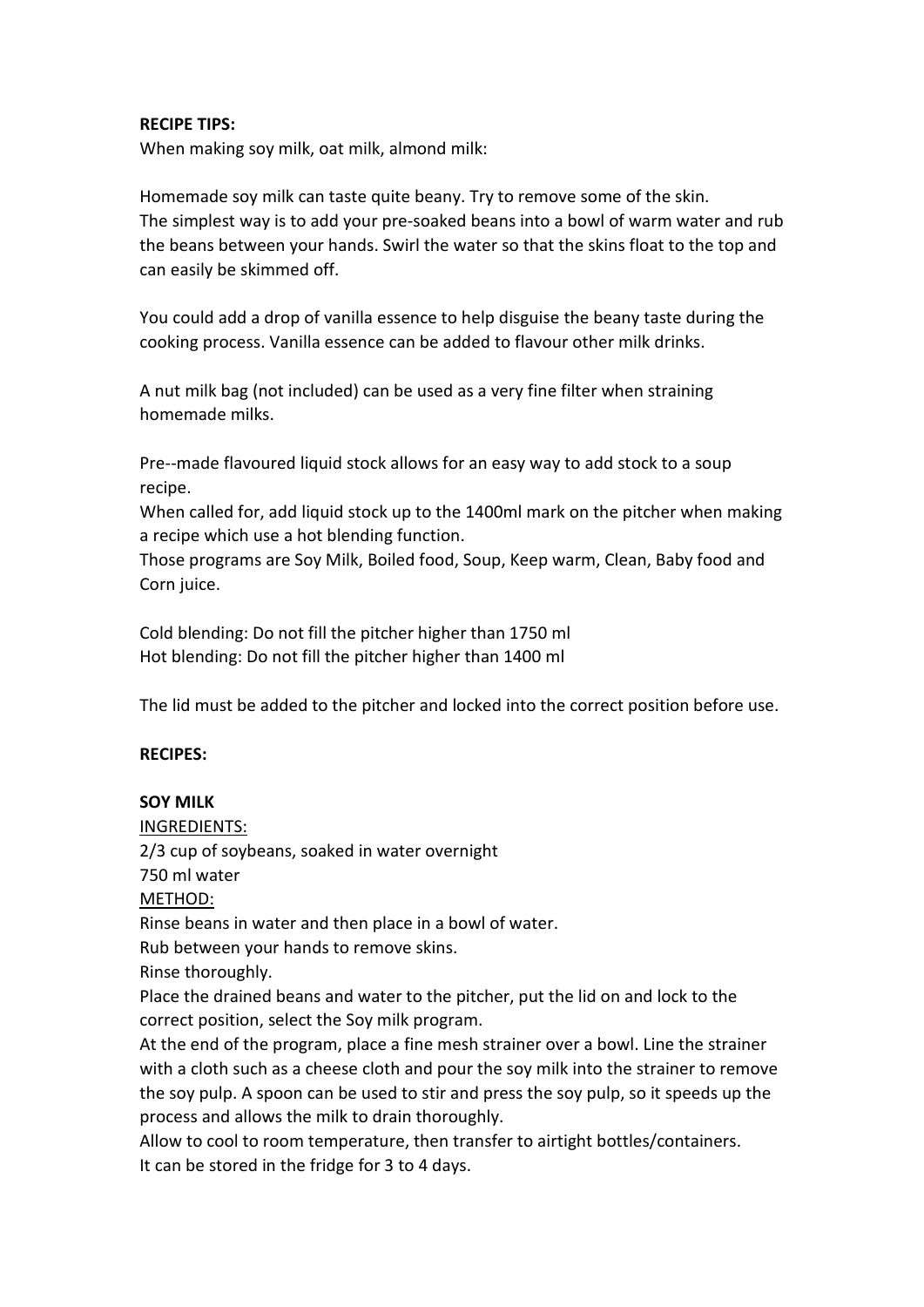# **ALMOND MILK**

INGREDIENTS:

110 g raw almonds, soaked in water overnight

200 ml water

Pinch of salt

# METHOD:

Rinse and drain almonds.

Add all ingredients to the pitcher, put the lid on and lock to the correct position, select the Nut/Oat milk program.

At the end of the program, place a fine mesh strainer over a bowl. Line the strainer with a cloth such as a cheese cloth and pour the almond milk into the strainer to remove the pulp. A spoon can be used to stir and press the pulp, so it speeds up the process and allows the milk to drain thoroughly.

Allow to cool to room temperature, then transfer to airtight bottles/containers.

It can be stored in the fridge for 3 to 4 days.

Shake before drinking.

# **OAT MILK**

INGREDIENTS:

90 g rolled oats

950 ml water

Pinch of salt

METHOD:

Add all ingredients to the pitcher, put the lid on and lock to the correct position, select the Nut/Oat milk program.

At the end of the program, place a fine mesh strainer over a bowl. Line the strainer with a cloth such as a cheese cloth and pour the almond milk into the strainer to remove the pulp. A spoon can be used to stir and press the pulp, so it speeds up the process and allows the milk to drain thoroughly.

Allow to cool to room temperature, then transfer to airtight bottles/containers. It can be stored in the fridge for 3 to 4 days.

Shake before drinking.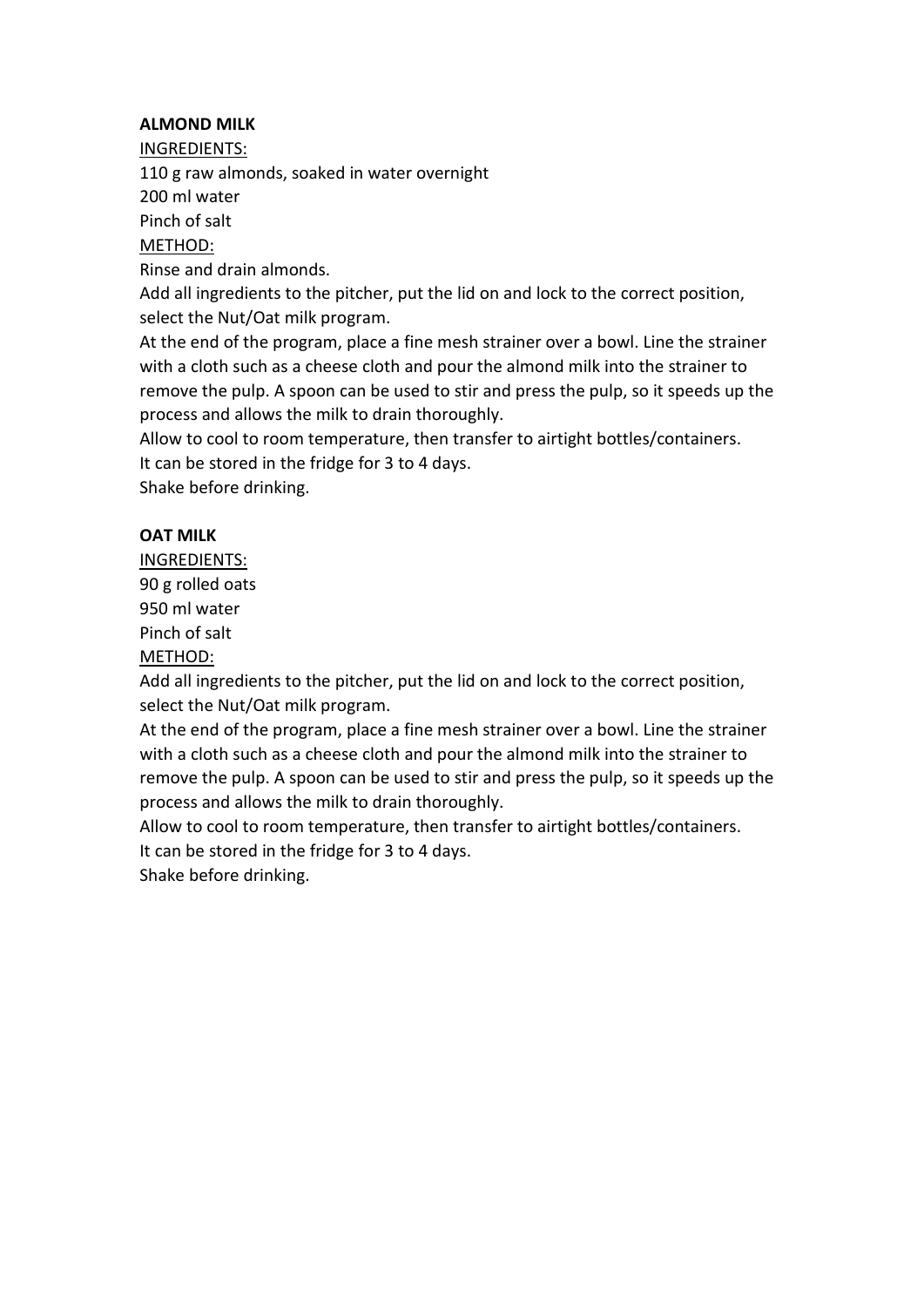## **MACADAMIA MILK**

INGREDIENTS:

135 g raw macadamia nuts, soaked in water for 2 hours

750 – 950 mls water

Pinch of salt

## METHOD:

Rinse and drain macadamia nuts.

Add all ingredients to the pitcher, put the lid on and lock to the correct position, select the Nut/Oat milk program.

At the end of the program, place a fine mesh strainer over a bowl. Line the strainer with a cloth such as a cheese cloth and pour the almond milk into the strainer to remove the pulp. A spoon can be used to stir and press the pulp, so it speeds up the process and allows the milk to drain thoroughly.

Allow to cool to room temperature, then transfer to airtight bottles/containers.

It can be stored in the fridge for 3 to 4 days.

Shake before drinking.

# **CORN JUICE**

INGREDIENTS:

2 ears of corn, peeled

500 ml milk

30 g caster sugar

50 g plain white rice

METHOD:

Slice the corn off the cob

Add all ingredients to the pitcher, put the lid on and lock to the correct position, select the Corn juice program.

At the end of the program, place a fine mesh strainer over a bowl and pour the soy milk into the strainer to remove the soy pulp. A spoon can be used to stir and press the soy pulp, so it speeds up the process and allows the milk to drain thoroughly.

## **DETOX VEGETABLE JUICE**

## INGREDIENTS:

1 orange, peeled and segmented

½ an apple, peeled and chopped

- 1 small handful of baby spinach
- ½ a banana, peeled and chopped
- ½ a cucumber, chopped

1 small piece of ginger, chopped

## METHOD:

Place all the ingredients into the pitcher, put the lid on and lock to the correct position, and blend until smooth and creamy using the Juice program.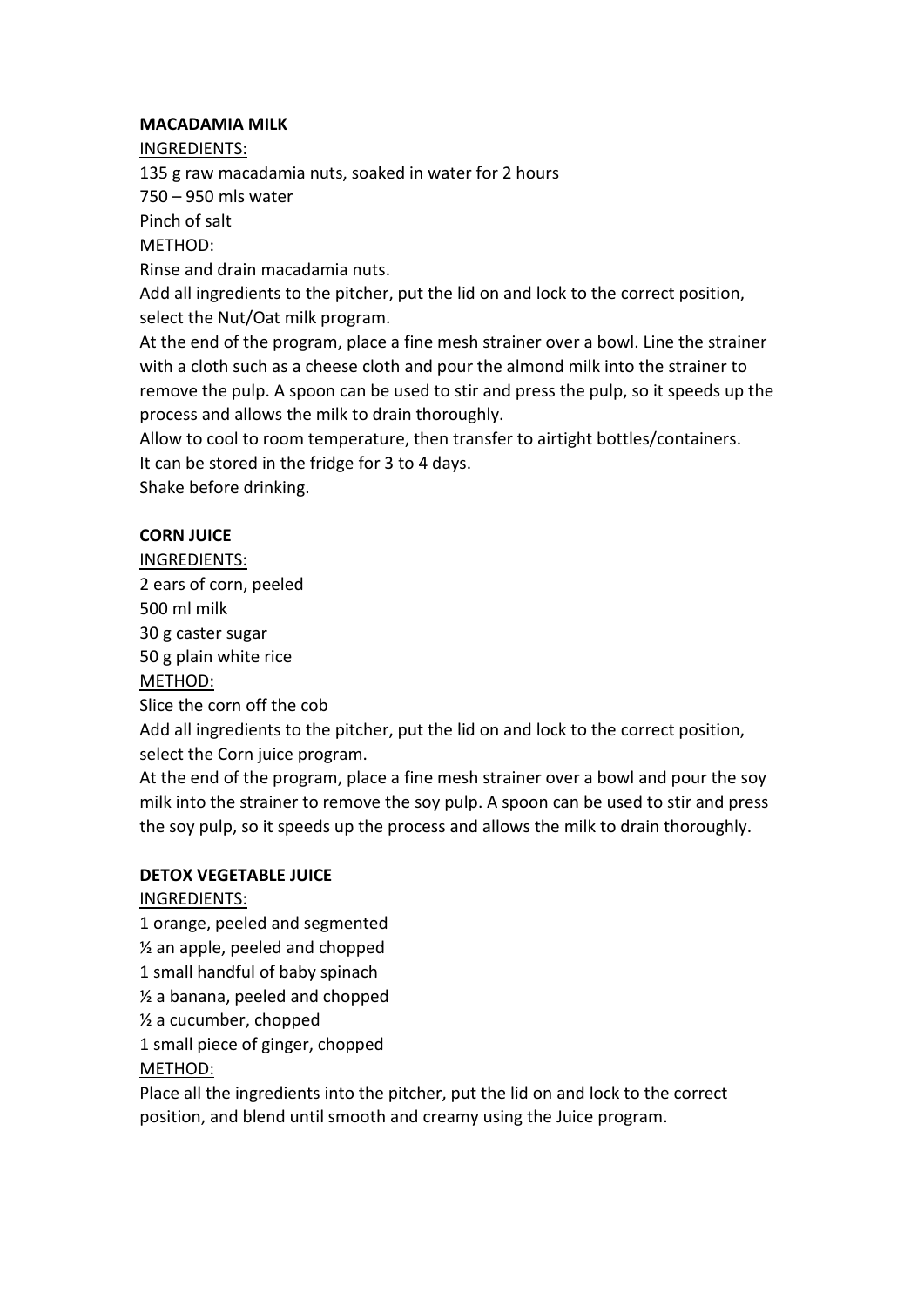## **MANGO-ROCKMELON MILKSHAKE**

INGREDIENTS:

1 mango, peeled and chopped 1 rockmelon, peeled and chopped 300 g plain yoghurt 3 tablespoons thickened cream 1 small piece fresh ginger, finely grated METHOD: Place all ingredients into the pitcher, put the lid on and lock to the correct position, blend using the Milkshake program. Pour into glasses and chill in the fridge for 2 hours before serving.

## **BLUEBERRIES FOR BREAKFAST SMOOTHIE**

Note:

Psyllium seed husks can be found in the health food section of your supermarket INGREDIENTS:

1/2 of a large banana

1/3 cup of soy protein

1/2 tablespoon of flaxseed oil

1/4 cup of frozen blueberries

1/2 tablespoon of apple juice concentrate or honey

1 teaspoon of Psyllium seed husks

1 cup of water

METHOD:

Break the banana into pieces, place all the ingredients into the pitcher, put the lid on and lock to the correct position, blend until smooth and creamy using the smoothie program.

# **STRAWBERRY BANANA SMOOTHIE**

INGREDIENTS: 1/4 cup of strawberries 1 banana 1/2 cup of low-fat yogurt or milk 5 ice cubes 1/2 of a sliced orange METHOD:

Place all the ingredients in the pitcher, put the lid on and lock to the correct position, blend until smooth and creamy using the smoothie program.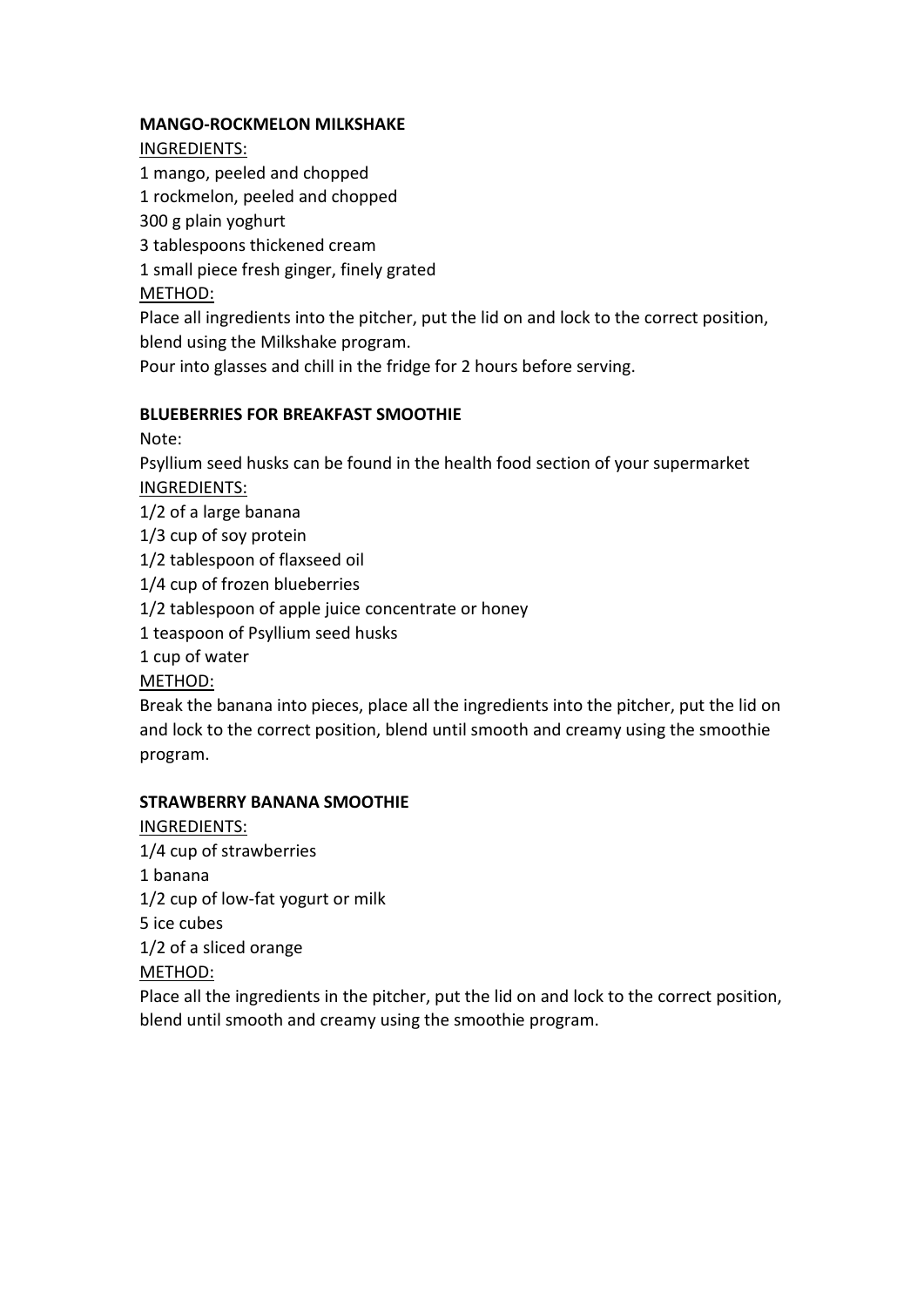## **GREEN TEA SMOOTHIE**

*Serves 1-2*  INGREDIENTS: 1 frozen banana 1/2 large honeydew melon, cut into chunks 3/4 cup strong brewed green tea (Use two tea bags and seep for ten minutes) 1 teaspoon honey 1/4 cup almond milk METHOD: Place all the ingredients in the pitcher, put the lid on and lock to the correct position, blend until smooth and creamy using the smoothie program.

## **MANGO SMOOTHIE**

*Serves 1-2*  INGREDIENTS: 1 ripe mango 1/3 cup (85 g) plain low-fat yogurt, chilled 200 ml skim milk, chilled 1 teaspoon honey Seeds from 6 green cardamom pods METHOD: Peel the skin off the mango and cut the flesh away from the stone. Chop the flesh roughly and place it in at the pitcher, put the lid on and lock to the correct position, blend until smooth using the Pulse blending button.

Add in the yogurt and milk by removing the lid cap from the centre of the lid. Add the lid cap back to the blender lid.

Continue to process with the Pulse Blending button until well mixed and frothy. Sweeten with honey.

Pour into glasses and sprinkle with cardamom seeds over the top.

# **MIXED BERRY SMOOTHIE**

# INGREDIENTS:

1 cup of frozen berries

1/2 cup of non-fat vanilla or plain yogurt or 1/2 cup of low-fat milk

Ice (optional)

METHOD:

Place all the ingredients in the pitcher, put the lid on and lock to the correct position, blend until smooth and creamy using the smoothie program.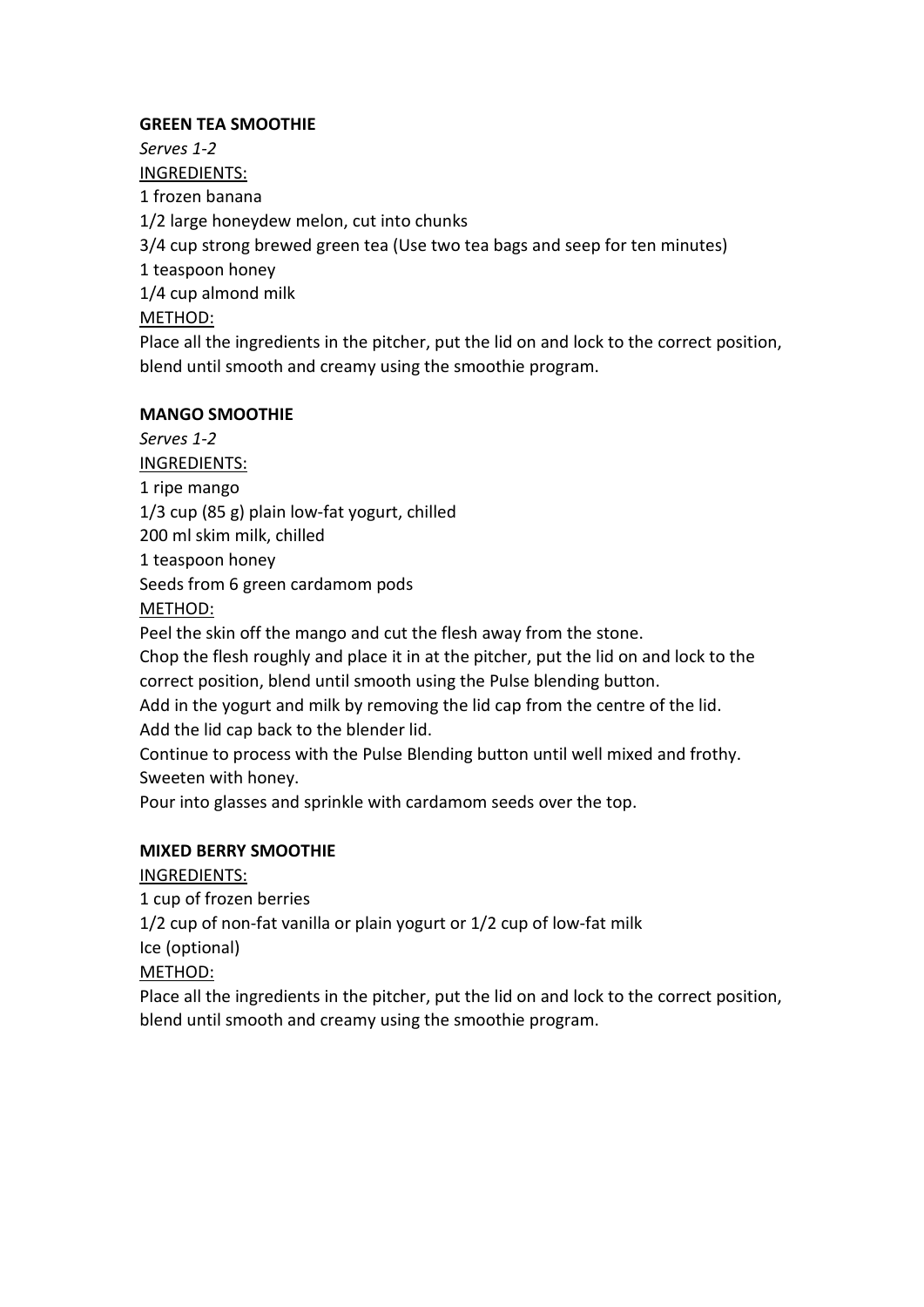## **PEACH SMOOTHIE**

INGREDIENTS: 1 cup of skim milk 1 cup of frozen, unsweetened peaches 2 teaspoons of flaxseed oil METHOD:

Place the milk and peaches in the pitcher, put the lid on and lock to the correct position, blend until smooth and creamy using the smoothie program. Stir in the flaxseed oil at the end.

# **KIWI AND HONEYDEW SMOOTHIE**

INGREDIENTS:

- 1 cups of honeydew, cubed
- 1 Granny Smith apple, chopped
- 1 kiwi fruit, peeled and chopped
- 2 tablespoons of sugar
- 1 tablespoon of lemon juice
- 1/2 cup of ice cubes

# METHOD:

Place all the ingredients in the pitcher, put the lid on and lock to the correct position, blend until smooth and creamy using the smoothie program.

# **LEMON-ORANGE CITRUS SMOOTHIE**

INGREDIENTS:

- 1/2 cup of skim milk or soy milk
- 3 ounces of lemon yogurt
- 1 medium-sized orange in sections
- 1 tablespoon of flaxseed oil

6 ice cubes

METHOD:

Place all the ingredients in the pitcher, put the lid on and lock to the correct position, blend until smooth and creamy using the smoothie program.

Stir in the flaxseed oil at the end.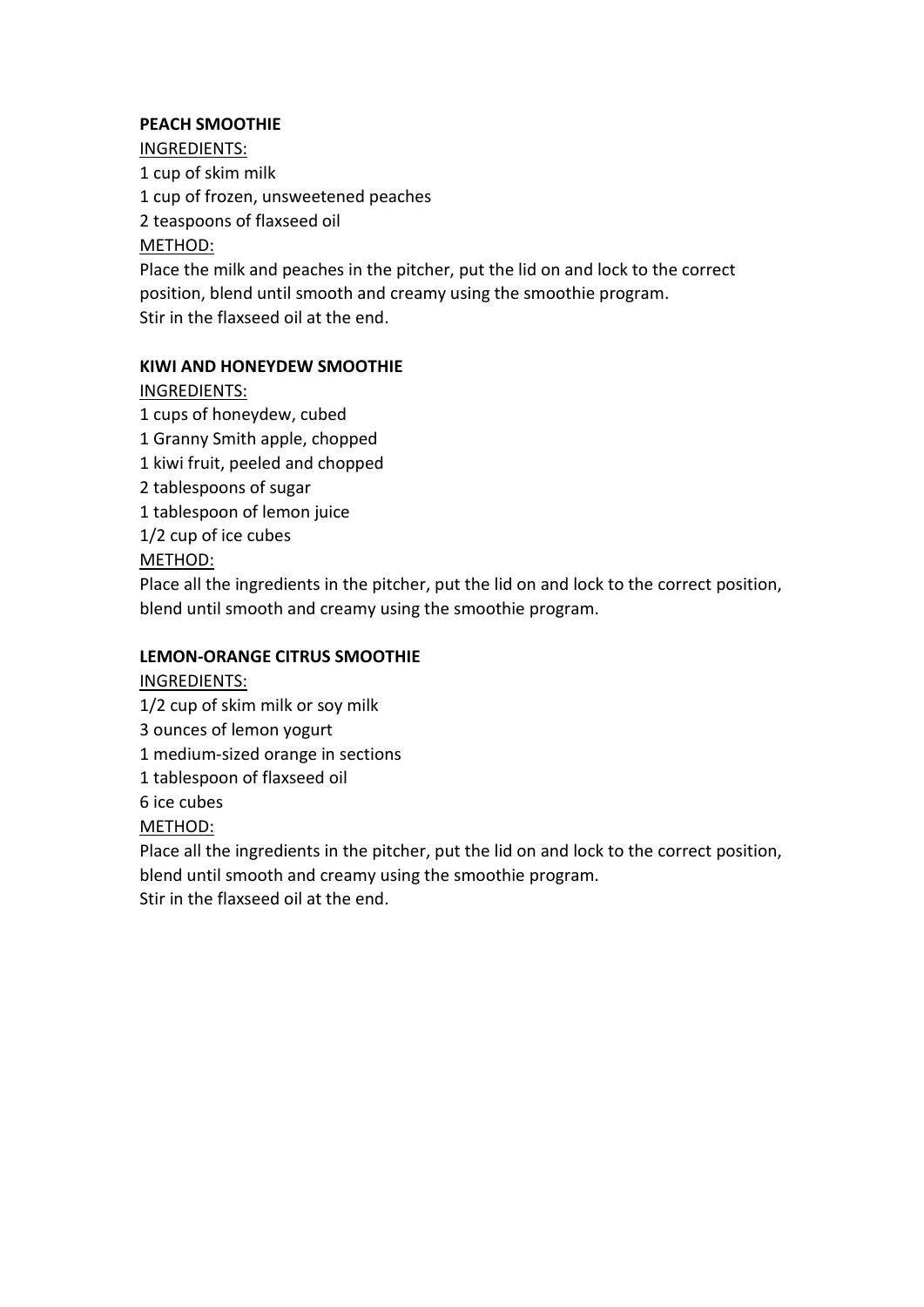## **BANANA ALMOND SMOOTHIE**

INGREDIENTS:

1 banana, sliced and frozen 1 tablespoon of almond butter 2 teaspoons of flaxseed 1/2 cup of almond milk or non-fat yogurt A drizzle of honey Half a teaspoon of almond or vanilla extract METHOD: Place all the ingredients in the pitcher, put the lid on and lock to the correct position, blend until smooth and creamy using the smoothie program.

## **TROPICAL SLUSHY**

INGREDIENTS:

440 ml water

75 g granulated sugar

330 ml concentrated orange juice

550 ml milk or coconut milk

2 teaspoons vanilla extract

## METHOD:

Add water and sugar to the pitcher and stir until sugar is completely dissolved.

Stir in remaining ingredients.

Put the lid on and lock to the correct position, blend until thick and slushy using the juice program.

At the end of the program, use the Pulse blending button to blend for a smoother consistency if desired.

# **REAL HOT CHOCOLATE**

INGREDIENTS: 800 ml milk 4 teaspoons cocoa powder 200 g milk chocolate, broken into small pieces To Serve: Mini marshmallows, Whipped cream

## METHOD:

Place all ingredients in the pitcher, put the lid on and lock to the correct position and select the keep warm program. The unit will begin to heat to 70 degrees Celsius. Once it has reached temperature and the temperature is shown on the screen, allow it to simmer for 5 x minutes. As the unit will display the temperature and not a timer, please monitor the time yourself.

Press Start/Cancel to stop the program.

Use the Pulse blending button to blend until contents are mixed.

Serve in mugs with whipped cream and marshmallows on top.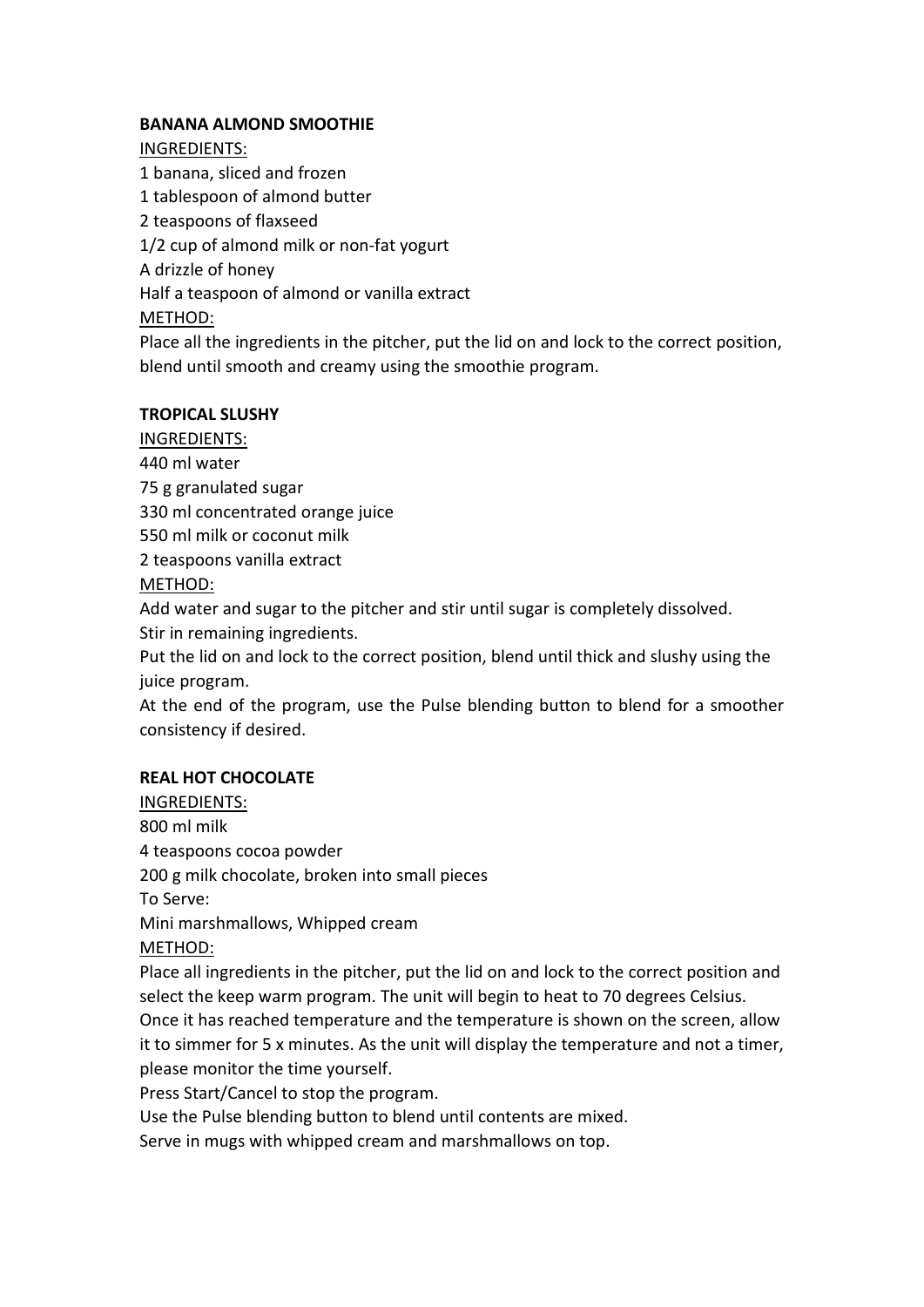## **CREAM OF SWEETCORN SOUP**

INGREDIENTS: 40 g butter 1 onion, chopped 300 g sweet potato, diced 900 ml milk 2 x 325 g cans sweetcorn, drained 6 tablespoons double cream Dash of salt and pepper to season METHOD:

Add the butter and onion to the pitcher, put the lid on and lock to the correct position and select the boiled food program. Allow the butter to melt and onion to 'fry' slightly. Press Start/Cancel to stop the program.

Remove the lid and add the rest of the ingredients except the double cream.

Put the lid on and lock to the correct position and cook using the soup program.

When done, add the double cream and seasoning to taste by removing the lid cap from the center of the lid.

Add the lid cap back to the blender lid.

Use the Pulse blending button to blend until smooth.

## **PUMPKIN SOUP**

## INGREDIENTS:

500 g pumpkin, peeled and de-seeded, chopped into small cubes

2 small potatoes, cubed

Chicken or vegetable liquid stock

Dash of salt and pepper to season

# METHOD:

Add pumpkin and potato to the pitcher.

Fill with liquid stock to the 1400 ml mark on the pitcher.

Put the lid on and lock to the correct position.

Select the soup program.

At the end of the program, add seasoning to taste by removing the lid cap from the center of the lid.

Add the lid cap back to the blender lid.

Use the Pulse blending button to blend until smooth.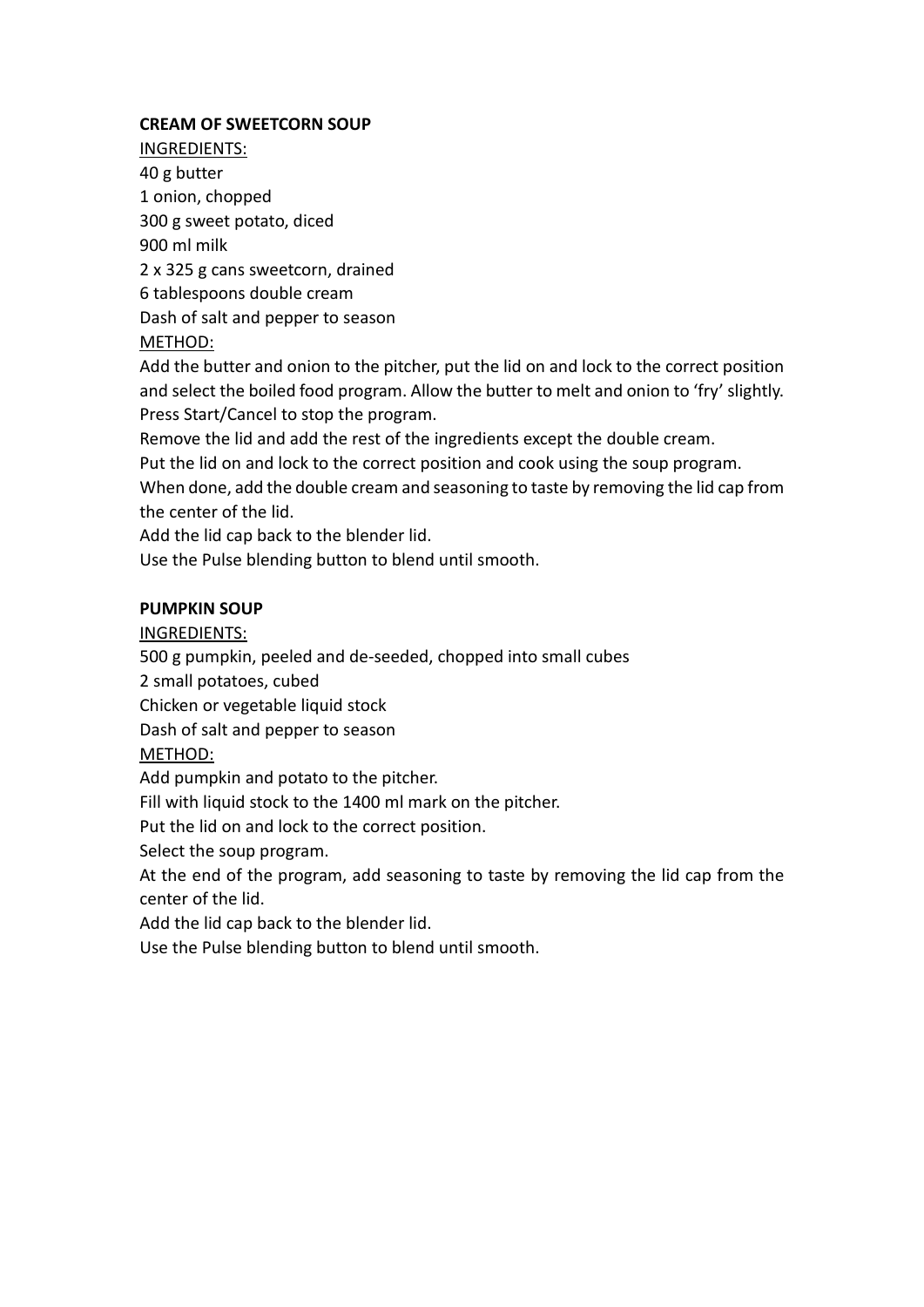## **POTATO AND LEEK SOUP**

INGREDIENTS:

2 medium potatoes, cubed

2 medium or 3 small leeks sliced

1 tablespoon olive oil

1 onion, diced

1 clove of garlic, crushed

Chicken or vegetable liquid stock

3 tablespoons double cream (optional)

Sea salt and freshly ground black pepper to season

# METHOD:

Add the chopped potatoes and chopped leek to the pitcher.

Fill with liquid stock to the 1200 ml mark on the pitcher.

Put the lid on and lock to the correct position.

Select the boiled food program.

Allow the potatoes and leek to cook in the stock for 8 minutes.

Remove the lid cap from the center of the lid. Do not remove the blender lid, otherwise cooking will stop.

Add the olive oil, followed by the onion and garlic.

Add the lid cap back to the blender lid.

At the end of the program, add seasoning to taste.

Then add the double cream.

Use the Pulse blending button to blend until smooth.

# **TOMATO SOUP**

# INGREDIENTS:

2 x 400 g cans chopped tomatoes, drained.

1 clove garlic, peeled and chopped

1 small onion, peeled and chopped

1 carrot, peeled and chopped

1 stalk celery, trimmed and chopped

Chicken or vegetable liquid stock

1 bay leaf

Pinch dried basil

Pinch thyme

# METHOD:

Add the tomatoes, garlic, carrot, celery, bay leaf basil and thyme in the pitcher.

Fill with liquid stock to the 1400ml mark on the pitcher.

Put the lid on and lock to the correct position.

Select the Soup program.

At the end of the program, use the Pulse blending button to blend for a smoother consistency if desired.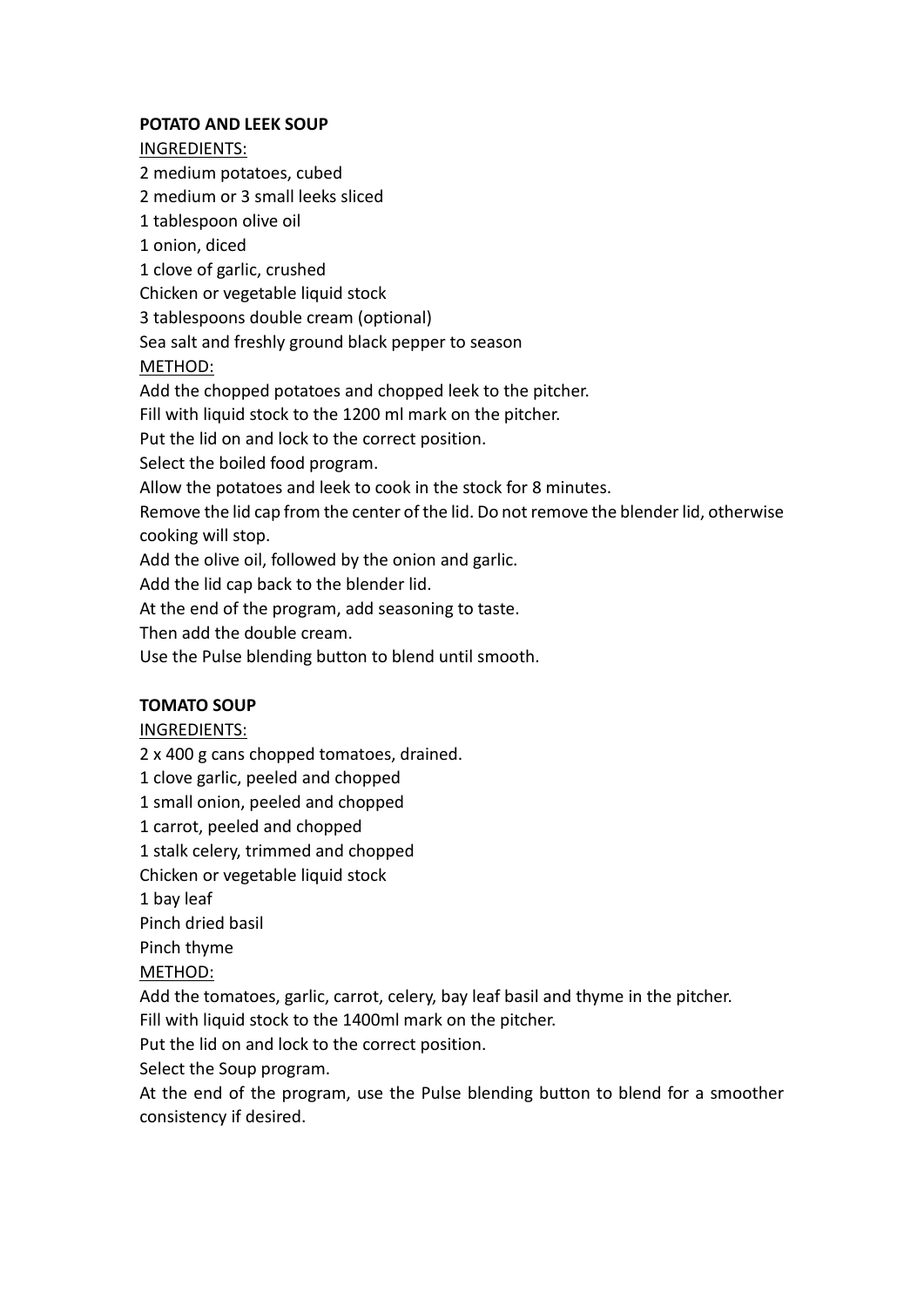## **CARROT AND GINGER SOUP**

INGREDIENTS:

6 large carrots, peeled and chopped into cubes 1 onion, peeled and chopped into cubes 2cm piece fresh ginger, peeled 1 tbsp olive oil Chicken or vegetable liquid stock 20g fresh coriander METHOD: Add the carrots, onion, ginger, olive oil and coriander to the pitcher. Fill with liquid stock to the 1400 ml mark on the pitcher.

Put the lid on and lock to the correct position.

Select the soup program.

At the end of the program, use the Pulse blending button to blend for a smoother consistency if desired.

# **CELERY AND CHICKPEA SOUP**

## INGREDIENTS:

1 small onion, peeled and chopped into cubes

3 sticks celery chopped into cubes

2 x 400 g tins of chickpeas

Chicken or vegetable liquid stock

 $15 - 30$  g butter

## METHOD:

Add the onion, celery, chickpeas and butter to the pitcher.

Fill with liquid stock to the 1400 ml mark on the pitcher.

Put the lid on and lock to the correct position.

Select the Soup program.

At the end of the program, use the Pulse blending button to blend for a smoother consistency if desired.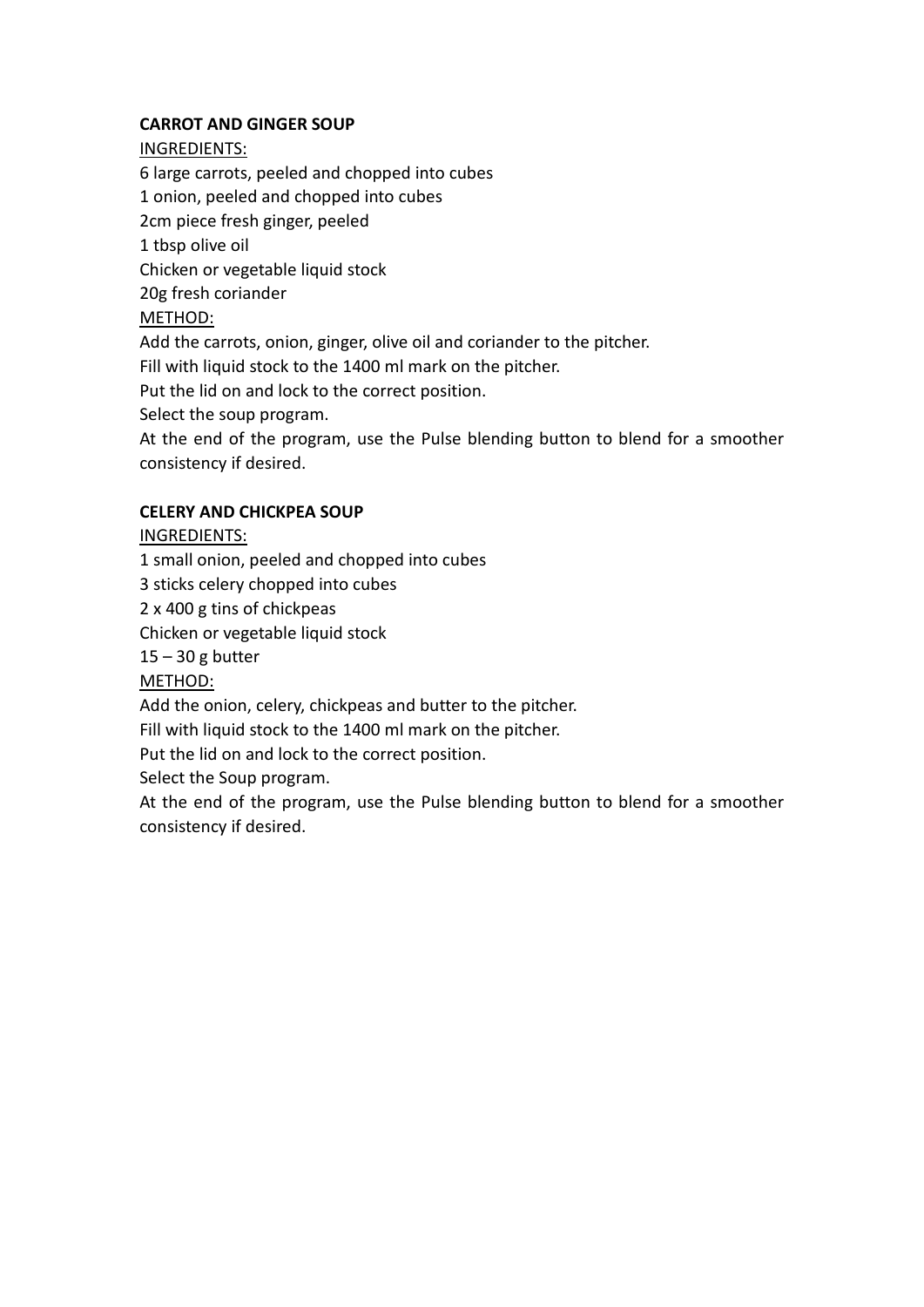## **CREAM OF VEGETABLE SOUP**

## INGREDIENTS:

1 large carrot, peeled and chopped into cubes 1 large turnip, peeled and chopped into cubes 1 large potato, peeled and chopped into cubes 2 sticks of celery, chopped into cubes 5 or 6 savoy cabbage leaves Chicken or vegetable liquid stock 50 g butter 25 g plain flour METHOD: Add the vegetables to the pitcher. Add the flour and butter. Fill with liquid stock to the 1400 ml mark on the pitcher. Put the lid on and lock to the correct position. Select the Soup program.

At the end of the program, use the Pulse blending button to blend for a smoother consistency if desired.

## **CREAM OF CAULIFLOWER SOUP**

## INGREDIENTS:

1 medium onion, peeled and chopped into cubes 1 medium potato, peeled and chopped into cubes 1 medium cauliflower, chopped into 5 cm pieces 25 g butter 1 tablespoon dried parsley Pinch of ground nutmeg Chicken or vegetable liquid stock 100 ml double cream METHOD: Add the vegetables to the pitcher. Add the butter, parsley and nutmeg. Fill with liquid stock to the 1400 ml mark on the pitcher. Put the lid on and lock to the correct position. Select the Soup program. At the end of the program, allow the contents to cool slightly. Remove the lid cap from the center of the lid. Add the cream, add the cap back to the lid. Use the Pulse blending button to blend until all ingredients are combined.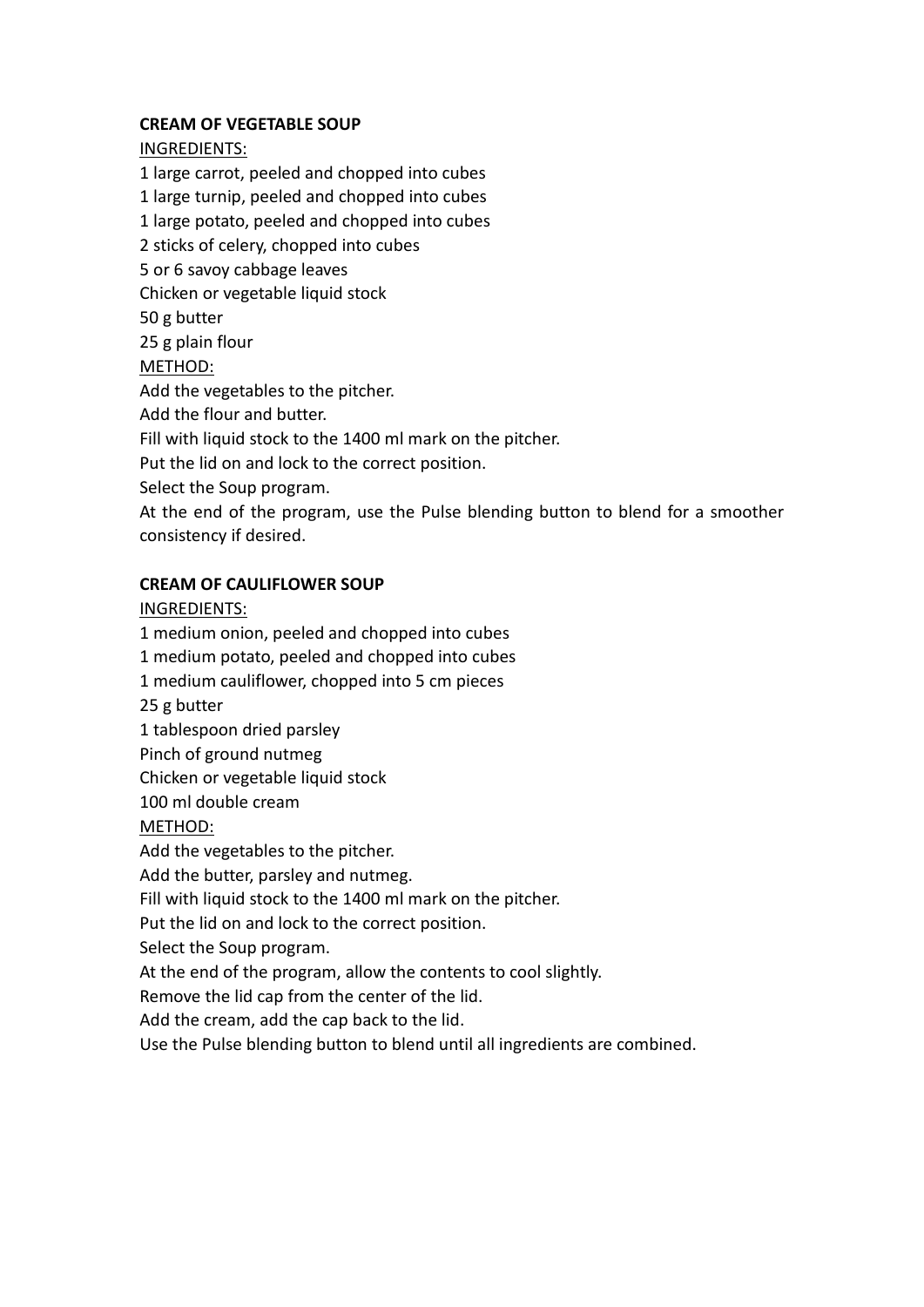### **PEA AND HAM SOUP**

INGREDIENTS:

1 medium onion, peeled and finely chopped 1 clove garlic, crushed 200 g ham off the bone, roughly chopped 200 g green split peas, washed 1 bay leaf 2 sprigs thyme 1 carrot, peeled and diced 1 stalk celery, diced 1 teaspoon black pepper ½ cup white wine Chicken or vegetable liquid stock METHOD:

Add all ingredients excluding the stock to the pitcher. Fill with liquid stock to the 1400 ml mark on the pitcher. Put the lid on and lock to the correct position. Select the Soup program.

## **SPICY POTATO SOUP**

INGREDIENTS:

1 medium onion, peeled and chopped into cubes

1 large potato, peeled and chopped into cubes

2 teaspoon curry powder

Chicken or vegetable liquid stock

1 teaspoon mango chutney

1 tablespoon butter

1 tablespoon fresh coriander

METHOD:

Add all ingredients except the stock and coriander to the pitcher.

Fill with liquid stock to the 1400 ml mark on the pitcher.

Put the lid on and lock to the correct position.

Select the Soup program.

At the end of the program, remove the lid cap from the center of the lid. Add the coriander. Add the cap back to the lid.

Use the Pulse blending button to blend until all ingredients are combined.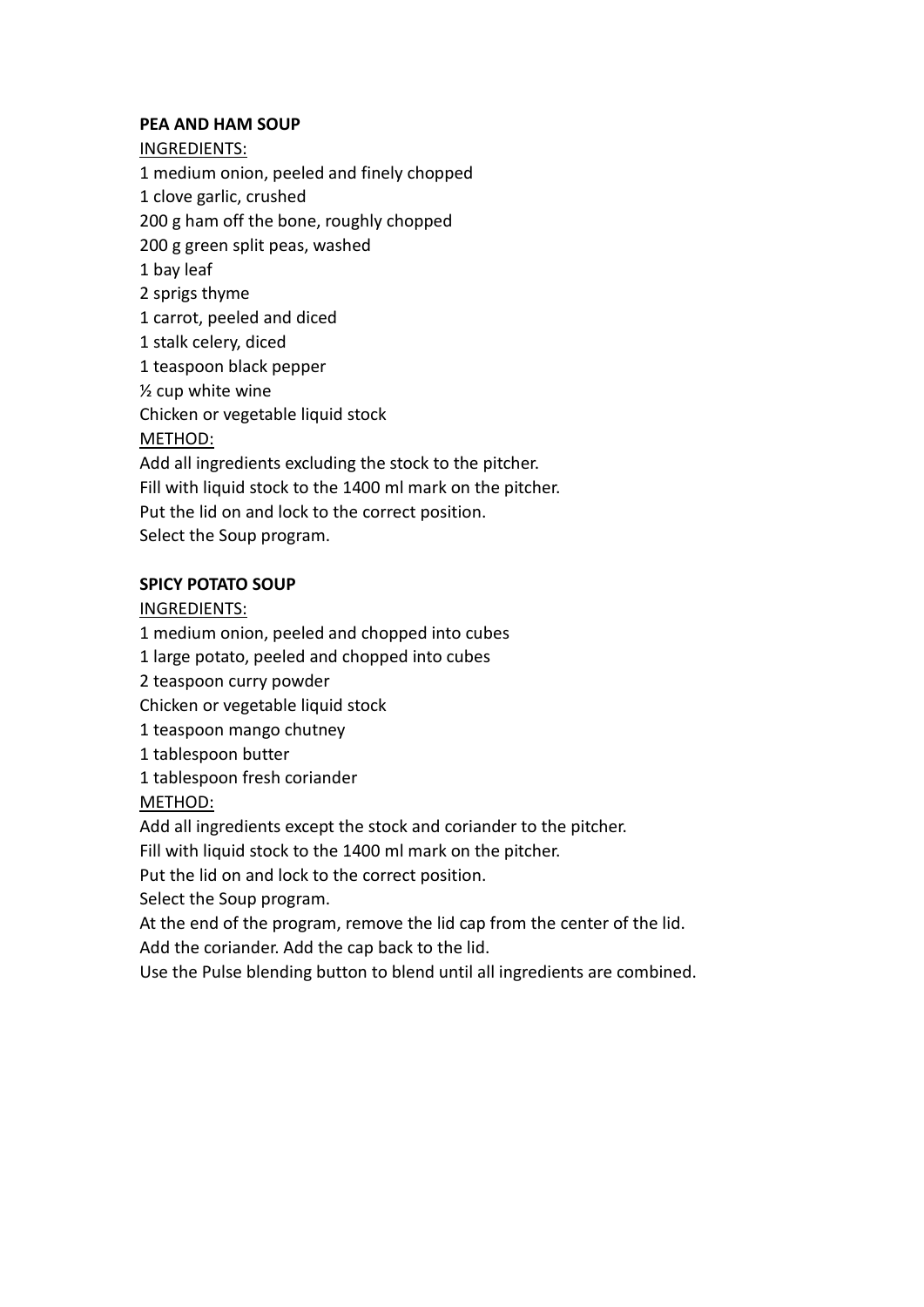## **ROAST CHICKEN SOUP**

INGREDIENTS:

1 medium onion, peeled and chopped into cubes

1 medium carrot, peeled and chopped into cubes

100 g frozen peas

150 g leftover roast chicken

½ teaspoon dried sage

Chicken or vegetable liquid stock

3 tablespoon Greek yoghurt

1 clove garlic, crushed

2 tablespoons lemon juice

## METHOD:

Add all ingredients to the pitcher except for the liquid stock, Greek yoghurt, garlic and lemon juice.

Fill with liquid stock to the 1400 ml mark on the pitcher.

Put the lid on and lock to the correct position.

Select the Soup program.

In a bowl, combine the crushed garlic, yoghurt and lemon juice.

Serve the soup in bowls with the yoghurt mixture swirled in.

# **CREAM OF MUSHROOM SOUP**

## INGREDIENTS:

1 medium onion, peeled and chopped into cubes

1 clove garlic, crushed

200 g mushrooms, quartered

½ teaspoon dried thyme

50 g butter

Chicken or vegetable liquid stock

100 ml crème fraiche

METHOD:

Add all ingredients to the pitcher excluding the liquid stock and crème fraiche.

Fill with liquid stock to the 1400 ml mark on the pitcher.

Put the lid on and lock to the correct position.

Select the soup program.

At the end of the program, remove the lid cap from the center of the lid.

Add the crème fraiche. Add the cap back to the lid.

Use the Pulse blending button to blend until all ingredients are combined.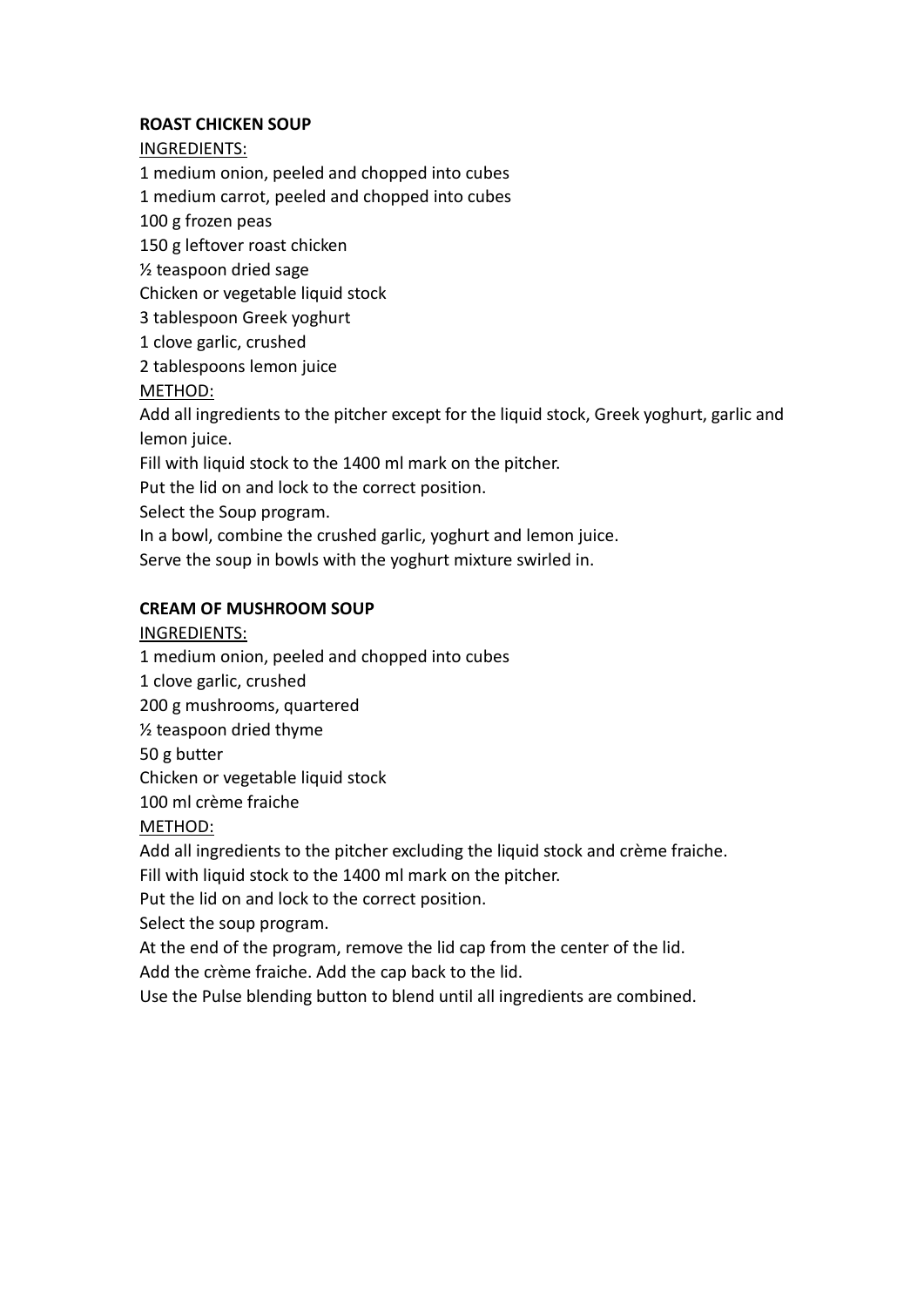## **RED LENTIL AND CHICKPEA SOUP**

## INGREDIENTS:

1 medium red onion, peeled and finely chopped

400 g tin diced tomatoes

70 g red lentils

100 g tinned chickpeas

1 teaspoon cumin seeds

Chicken or vegetable liquid stock

Small handful fresh coriander

# METHOD:

Add all ingredients except the liquid stock and coriander to the pitcher.

Fill with liquid stock to the 1400 ml mark on the pitcher.

Put the lid on and lock to the correct position.

Select the Boiled Food program.

The Boiled Food program is the only program which does not blend food during its process.

At the end of the program, remove the lid cap from the center of the lid.

Add the coriander. Add the cap back to the lid.

Use the Pulse blending button to blend until all ingredients are combined.

# **HOT SWEET POTATO SOUP**

# INGREDIENTS:

1 medium onion, peeled and finely chopped

1 large sweet potato, peeled and cubed into small pieces

1 red chili (chopped very fine)

½ teaspoon ground coriander

1 clove garlic, crushed

Chicken or vegetable liquid stock

METHOD:

Add all ingredients to the pitcher except the liquid stock.

Fill with liquid stock to the 1400 ml mark on the pitcher.

Put the lid on and lock to the correct position.

Select the Boiled Food program.

The Boiled Food program is the only program which does not blend food during its process.

Use the Pulse blending button to blend until all ingredients are combined if desired.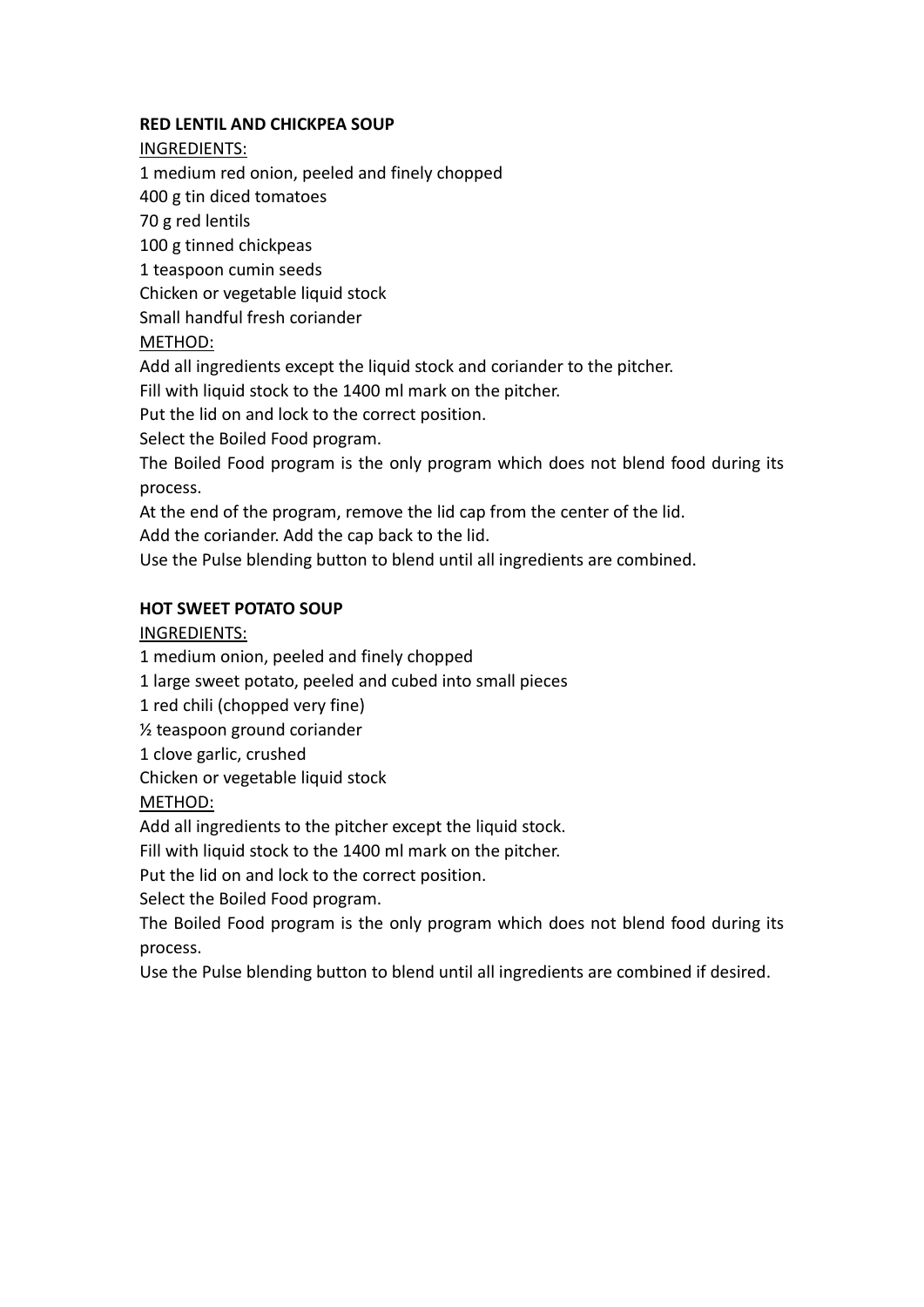## **SMOKED SALMON AND LEEK SOUP**

## INGREDIENTS:

1 large leek, sliced into your preferred size 1 large potato, peeled and cubed into small pieces 100 g smoked salmon, sliced into your preferred size 1 bay leaf Chicken or vegetable liquid stock 100 ml double cream 1 tablespoon butter METHOD: Add all ingredients to the pitcher except the liquid stock, cream and butter.

Fill with liquid stock to the 1400 ml mark on the pitcher.

Put the lid on and lock to the correct position.

Select the Boiled Food program.

The Boiled Food program is the only program which does not blend food during its process.

At the end of the program, remove the lid cap from the center of the lid.

Add the butter and cream. Add the cap back to the lid.

Stir well before serving or use the Pulse blending button to blend until all ingredients are combined if desired.

## **CHEDDAR AND CELERIAC SOUP**

## INGREDIENTS:

1 medium onion, peeled and finely chopped

1 medium potato, peeled and diced

- 1 small celeriac, diced
- 2 sage leaves

Chicken or vegetable liquid stock

1 Tbsp butter

100 g mature cheddar, diced

METHOD:

Add all ingredients to the pitcher except the liquid stock and cheese.

Fill with liquid stock to the 1400 ml mark on the pitcher.

Put the lid on and lock to the correct position.

Select the Boiled Food program.

The Boiled Food program is the only program which does not blend food during its process.

At the end of the program, remove the lid cap from the center of the lid.

Add the diced cheddar. Add the cap back to the lid.

Use the Pulse blending button to blend until all ingredients are combined if desired, or just stir all ingredients together before serving.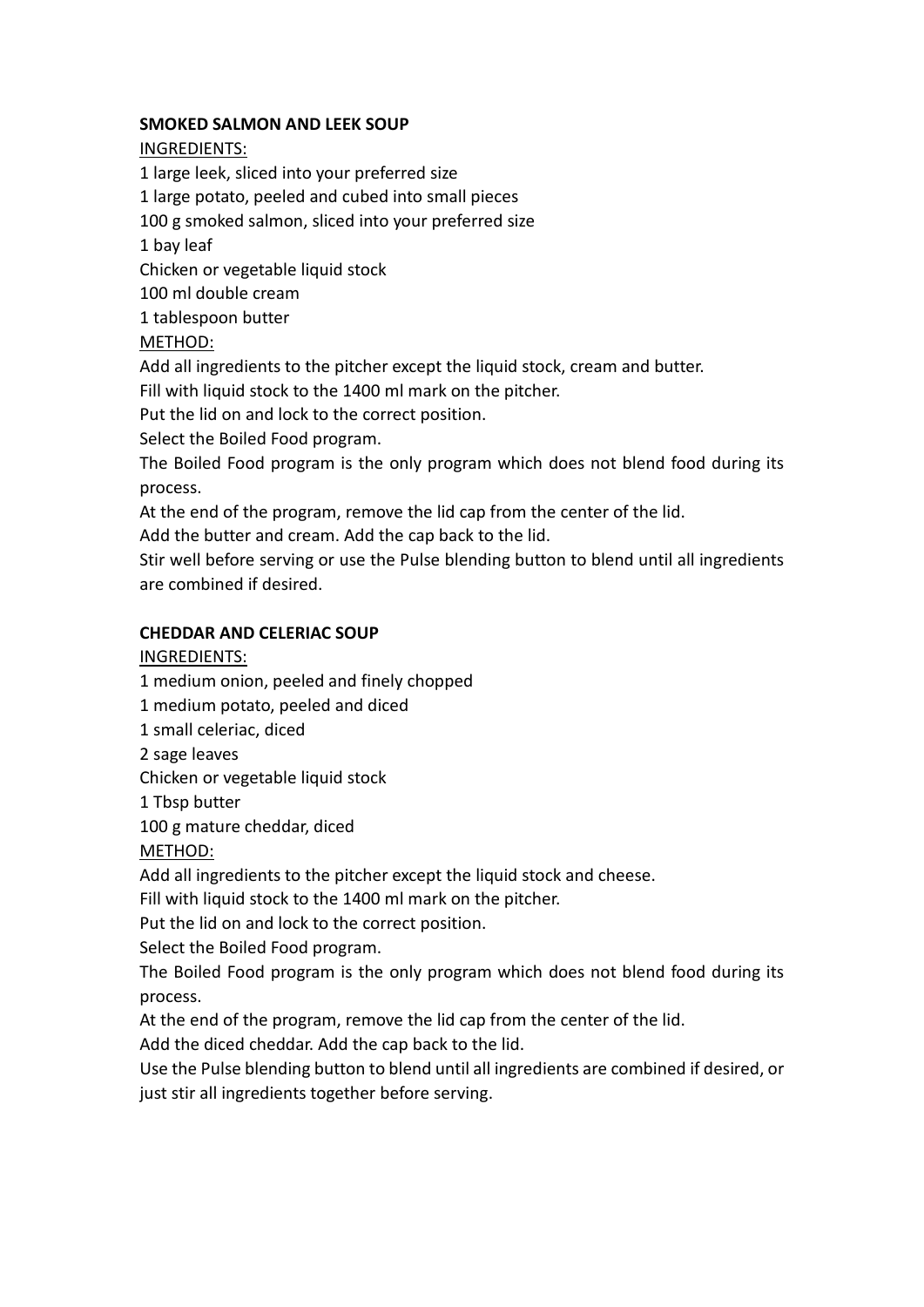## **BACON AND SWEETCORN SOUP**

INGREDIENTS:

1 medium onion, peeled and finely chopped

1 small potato, peeled and diced

2 rashers streaky bacon, grilled

Small tin sweetcorn, drained

200 ml milk

Chicken or vegetable liquid stock

# METHOD:

Add all ingredients to the pitcher except the liquid stock.

Fill with liquid stock to the 1400 ml mark on the pitcher.

Put the lid on and lock to the correct position.

Select the Boiled Food program.

The Boiled Food program is the only program which does not blend food during its process.

Use the Pulse blending button to blend until all ingredients are combined if desired, or just stir all ingredients together before serving.

# **MEXICAN CHICKEN SOUP**

INGREDIENTS:

1 medium onion, peeled and finely chopped

2 cloves garlic, crushed

1 red chilli, chopped very fine

400 g tin diced tomatoes

¼ teaspoon ground cumin

1 cooked chicken breast, shredded

Chicken or vegetable liquid stock

2 teaspoons lime juice

METHOD:

Add all ingredients to the pitcher except the liquid stock and the lime juice.

Fill with liquid stock to the 1400 ml mark on the pitcher.

Put the lid on and lock to the correct position.

Select the Boiled Food program.

The Boiled Food program is the only program which does not blend food during its process.

At the end of the program, remove the lid cap from the center of the lid.

Add the lime juice. Add the cap back to the lid.

Use the Pulse blending button to blend until all ingredients are combined if desired, or just stir all ingredients together before serving.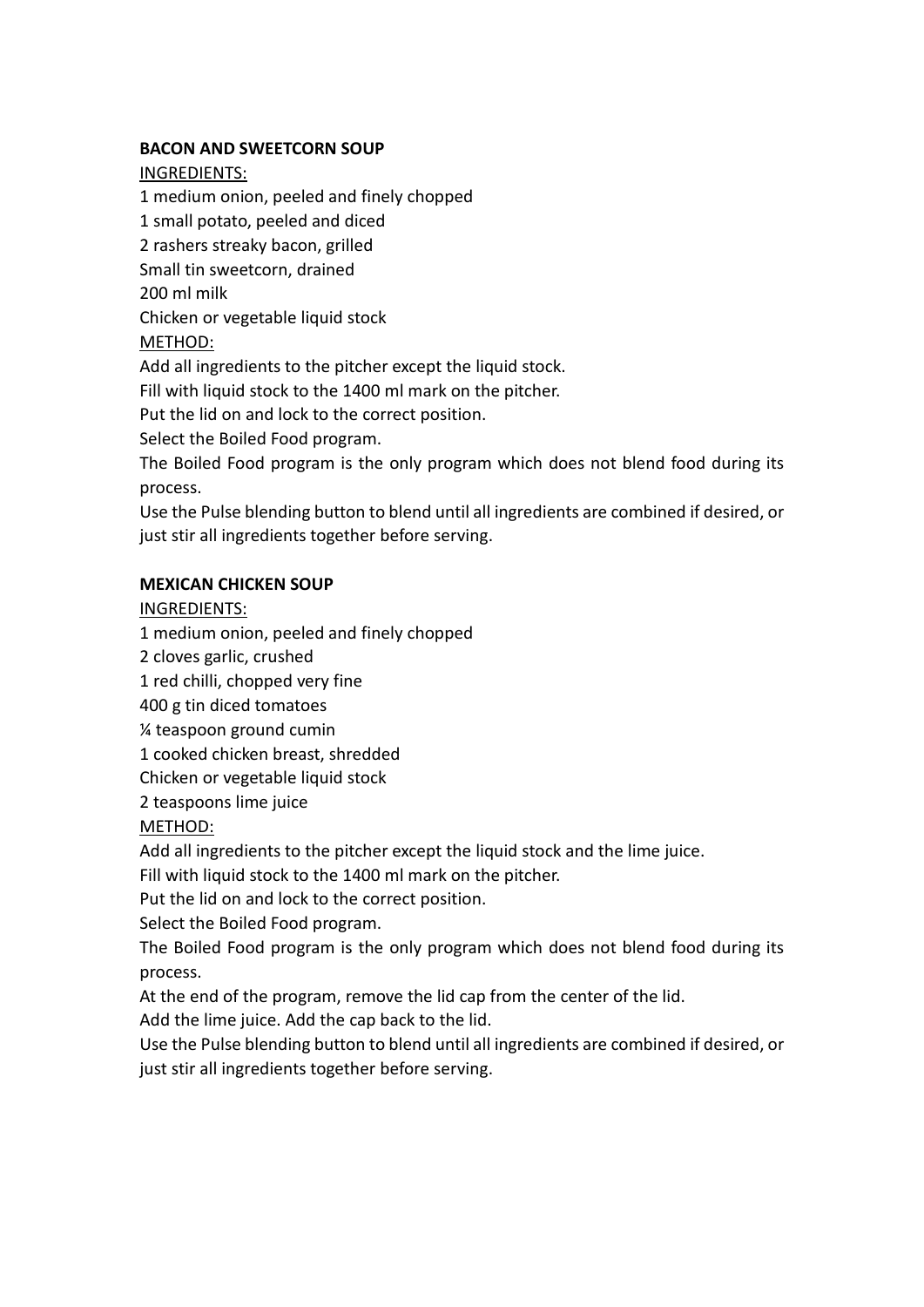## **VEGETABLE AND PESTO SOUP**

INGREDIENTS:

1 small leek, sliced to your preferred size

50 g green beans

1 medium zucchini, sliced

1 tomato, deseeded and chopped

400 g tin cannelloni beans, drained

20 g dry spaghetti, in small pieces

Chicken or vegetable liquid stock

2 heaped teaspoons of pesto

# METHOD:

Add all ingredients to the pitcher except the liquid stock and pesto.

Fill with liquid stock to the 1400 ml mark on the pitcher.

Put the lid on and lock to the correct position.

Select the Boiled Food program.

The Boiled Food program is the only program which does not blend food during its process.

At the end of the program, remove the lid cap from the center of the lid.

Add half of the pesto. Add the cap back to the lid.

Use the Pulse blending button to blend until all ingredients are combined if desired, or just stir all ingredients together before serving.

Serve with the remaining pesto on the top of the soup.

# **AIOLI**

# INGREDIENTS:

1 tablespoon lemon juice

2 egg yolks

Pinch chili powder

2 cloves garlic, peeled and crushed

Pinch salt

1 liter olive oil

# METHOD:

Place the lemon juice, egg yolks, chili, garlic and salt into the pitcher.

Put the lid on and lock to the correct position.

Select the Nut/Oat Milk program.

Remove the lid cap from the centre of the lid. Do not remove the blender lid, otherwise blending will stop.

While mixing, gradually add the oil.

Add the cap back to the lid.

Process until the end of the program.

At the end of the program, transfer to airtight bottles/containers.

It can be stored in the fridge for 3 to 4 days.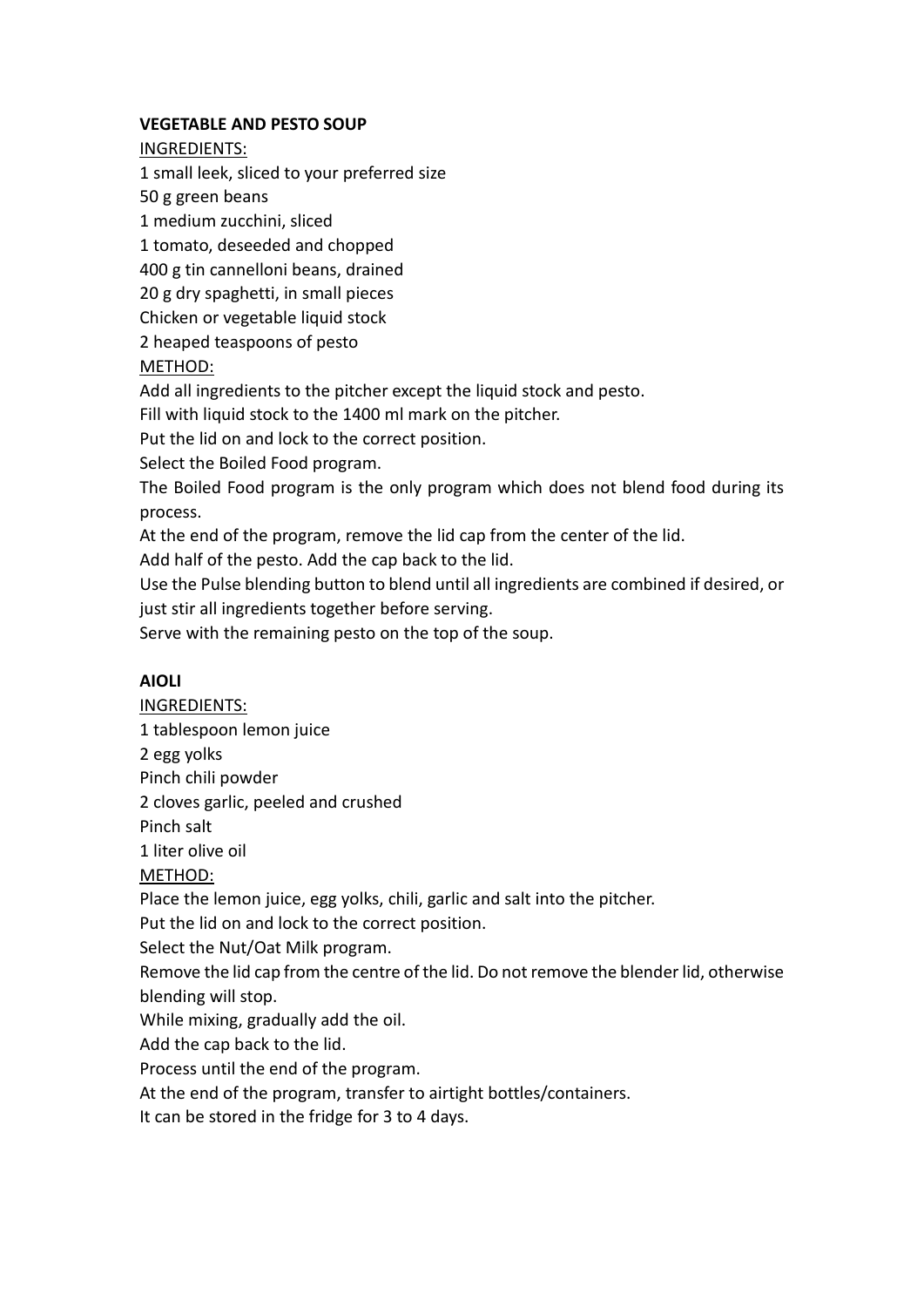## **GAZPACHO**

## INGREDIENTS:

2 tomatoes, de-seeded and chopped ½ a red capsicum, de-seeded and chopped ½ a yellow capsicum, de-seeded and chopped ½ a cucumber, chopped ½ a red onion, peeled and chopped 1 tablespoon tabasco sauce 2 tablespoon olive oil 1 slice of bread, broken up into pieces 1 teaspoon fine salt METHOD: Place the vegetables into the pitcher. Put the lid on and lock to the correct position. Use the pulse button and pulse for up to two minutes. Remove the lid cap from the centre of the lid. Add the tabasco sauce, olive oil, bread and salt. Add the cap back to the lid. Use the pulse button and pulse until ingredients are combined. At the end of the program, pour directly into bowls. Refrigerate for 5 hours before serving.

# **CARROT PUREE BABY FOOD**

INGREDIENTS: 2 carrots, peeled and diced 1 tablespoon butter 200 ml water METHOD: Add carrot and water to the pitcher. Put the lid on and lock to the correct position. Select the baby food program. At the end of the program, add the butter and stir it through. Allow to cool before serving.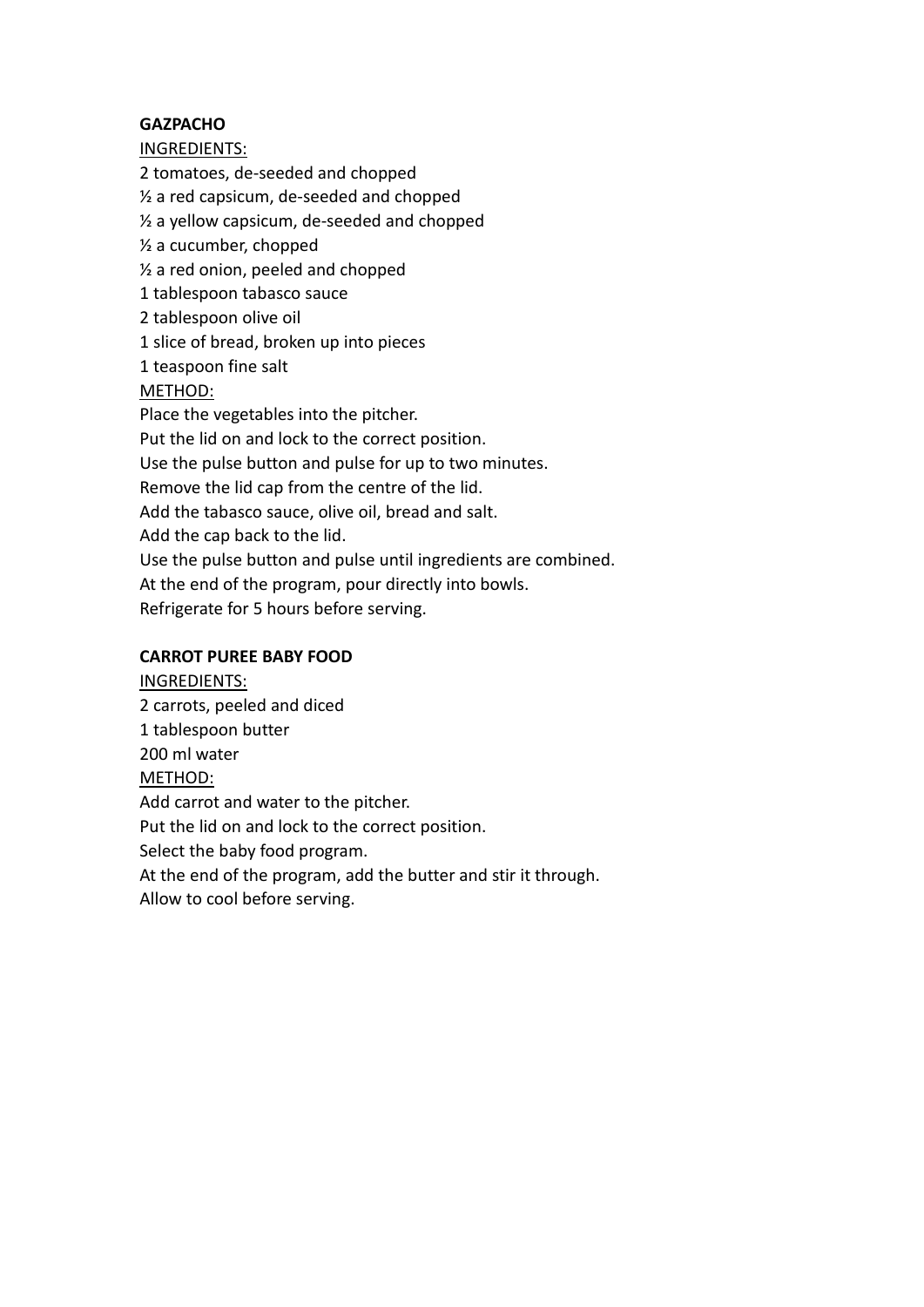## **BROCCOLI AND POTATO BABY FOOD**

## INGREDIENTS:

1 medium sized potato, peeled and cubed ½ a small broccoli, cubed 200 ml water METHOD:

Add all ingredients to the pitcher.

Put the lid on and lock to the correct position.

Select the Baby food program.

At the end of the program, add some additional water if desired to thin the mixture out.

Allow to cool before serving.

# **SUPERGREEN VEGETABLE PUREE BABY FOOD**

INGREDIENTS:

50 g pear, peeled, cored and chopped into medium sized pieces

50 g broccoli, chopped

50 g peas

40 g zucchini, peeled and chopped into medium sized pieces

10 g spinach

200 ml water

METHOD:

Add all ingredients to the pitcher.

Put the lid on and lock to the correct position.

Select the Baby food program.

At the end of the program, add some additional water if desired to thin the mixture out.

Allow to cool before serving.

## **CHICKEN AND VEGETABLE PUREE BABY FOOD**

## INGREDIENTS:

50 g diced chicken breast, pre cooked

50 g carrot, peeled and chopped

50 g parsnip, peeled and chopped

50 g broccoli, chopped

200 ml water

METHOD:

Add all ingredients to the pitcher.

Put the lid on and lock to the correct position.

Select the Baby food program.

At the end of the program, add some additional water if desired to thin the mixture out.

Allow to cool before serving.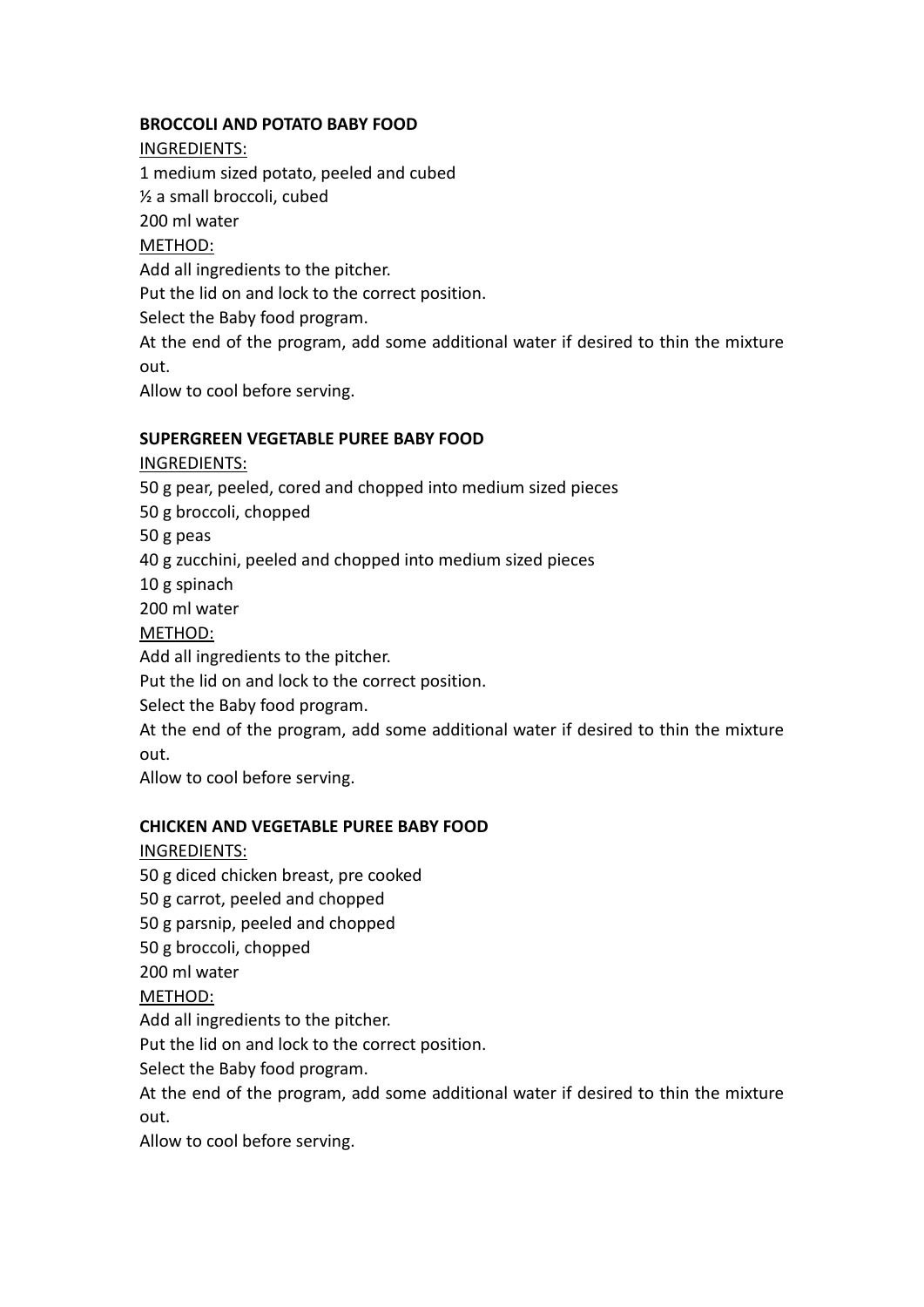## **BEEF AND VEGETABLE PUREE BABY FOOD**

INGREDIENTS:

200 g cubed beef, pre-cooked ¼ quarter of an onion, peeled and chopped 1 carrot, peeled and chopped 1 medium sized potato, peeled and chopped 200 ml water METHOD: Add all ingredients to the pitcher. Put the lid on and lock to the correct position. Select the Baby food program.

At the end of the program, add some additional water if desired to thin the mixture out.

Allow to cool before serving.

# **APPLE PUREE BABY FOOD**

## INGREDIENTS:

1 large apple, peeled, cored and chopped into medium sized pieces

200 ml water

# METHOD:

Add all ingredients to the pitcher.

Put the lid on and lock to the correct position.

Select the Baby food program.

At the end of the program, add some additional water if desired to thin the mixture out.

Allow to cool before serving.

# **PEAR AND BLUEBERRY PUREE BABY FOOD**

INGREDIENTS:

1 large pear, peeled, cored and chopped into med sized pieces

25 g blueberries

METHOD:

Add all ingredients to the pitcher.

Put the lid on and lock to the correct position.

Select the Baby food program.

At the end of the program, add some additional water if desired to thin the mixture out.

Allow to cool before serving.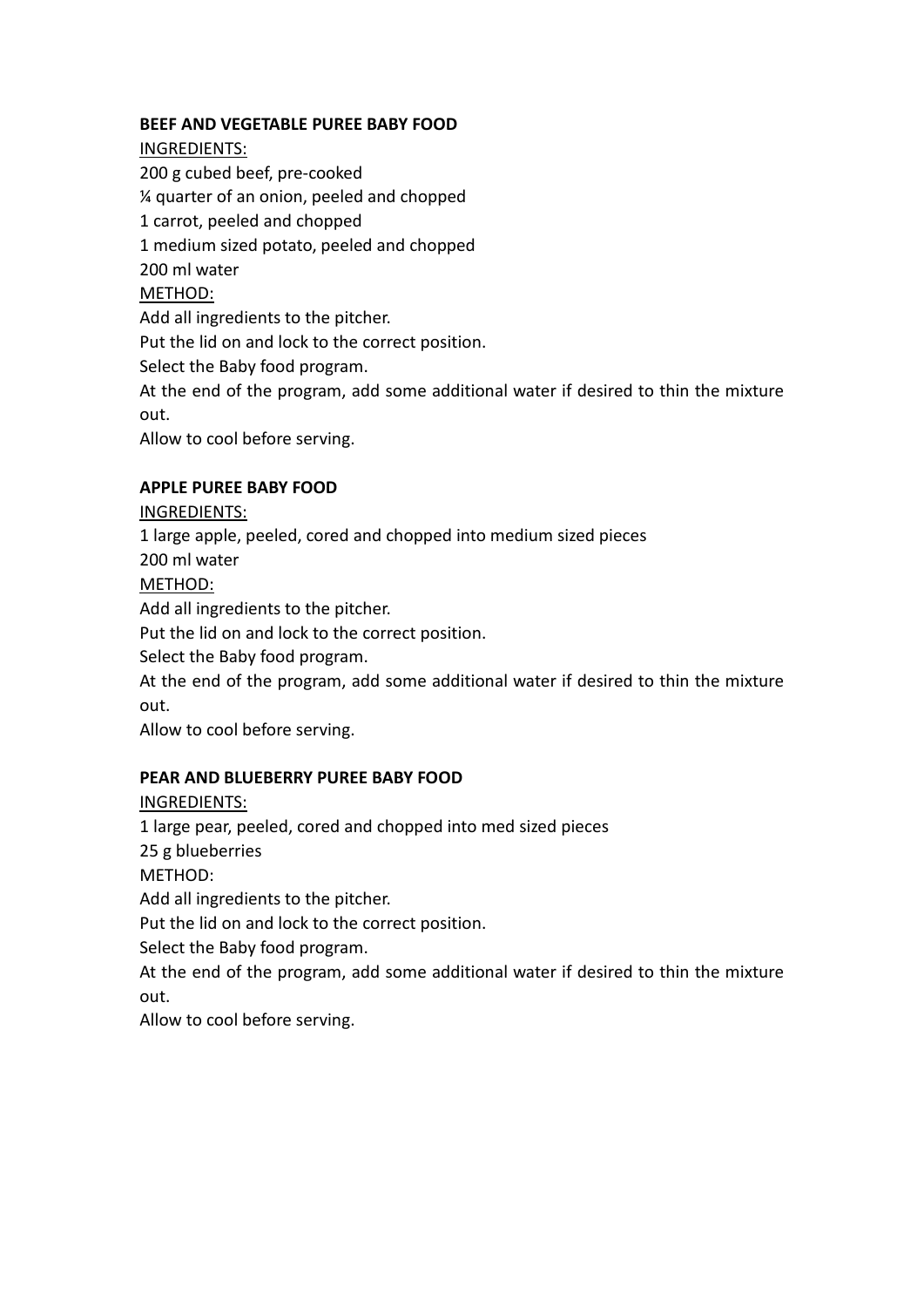## **APPLE AND RAISIN PORRODGE BABY FOOD**

INGREDIENTS:

1 large apple, peeled, cored and chopped into med sized pieces 25 g raisins Pinch of cinnamon 1 tablespoon of porridge oats 200 ml water METHOD: Add all ingredients to the pitcher. Put the lid on and lock to the correct position. Select the Baby food program. At the end of the program, add some additional water if desired to thin the mixture out.

Allow to cool before serving.

### **STRAWBERRY COULIS**

#### INGREDIENTS:

500 g strawberries, remove green stems chopped in half

500 g caster sugar

1 x lemon, peeled and sliced

METHOD:

Add all ingredients to the pitcher.

Put the lid on and lock to the correct position.

Select the Baby food program.

At the end of the program, pour directly into sauce pots.

Leave to cool until the coulis is firm.